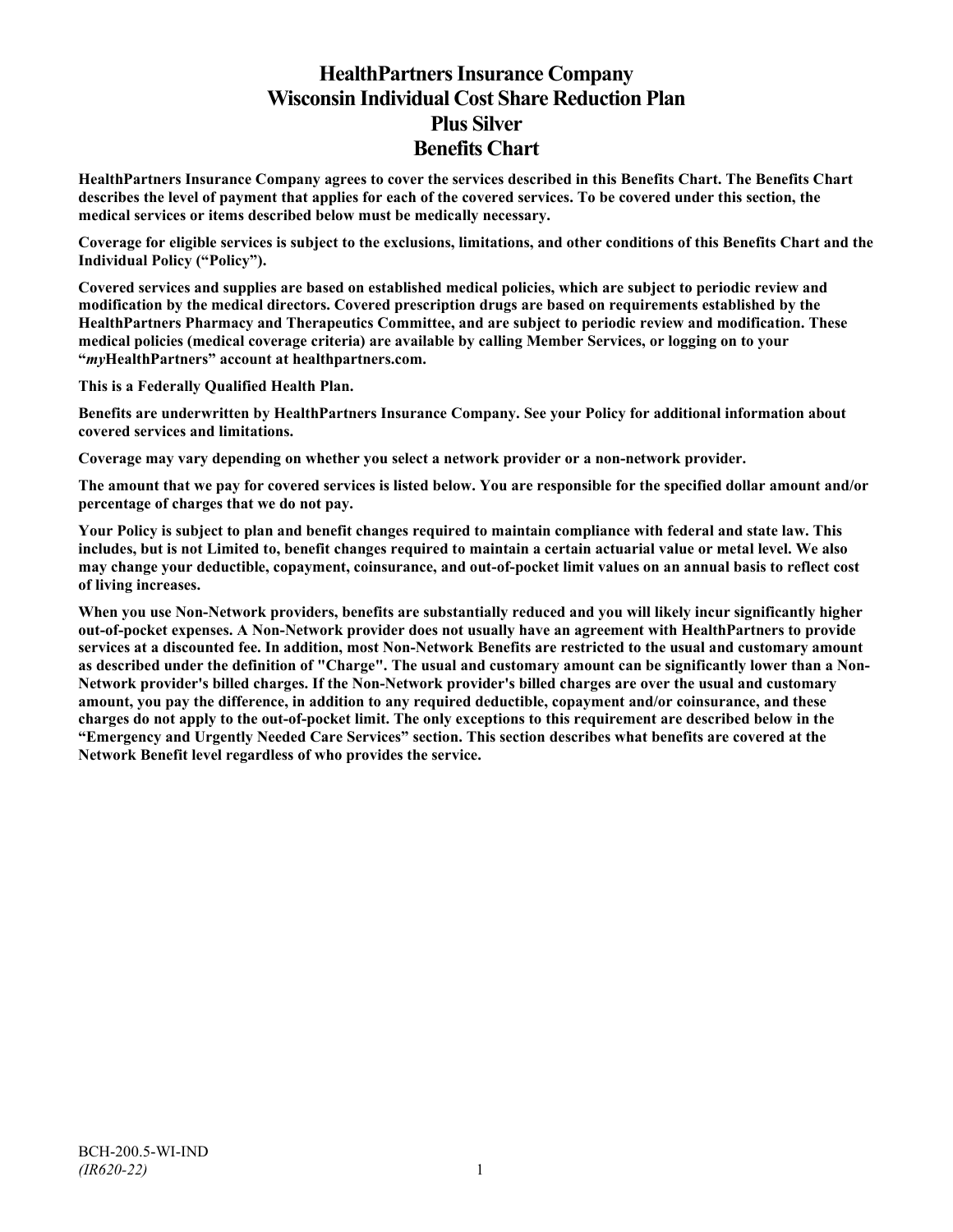## **These definitions apply to the Benefits Chart. They also apply to your Policy.**

| <b>Biosimilar Drug:</b> | A prescription drug, approved by the Food and Drug Administration (FDA), that the FDA has<br>determined is biosimilar to and interchangeable with a biological brand name drug. Biosimilar<br>drugs are not considered generic drugs and are not covered under the generic drug benefit.                                                                                                                                                                                                                                                                                                                                     |
|-------------------------|------------------------------------------------------------------------------------------------------------------------------------------------------------------------------------------------------------------------------------------------------------------------------------------------------------------------------------------------------------------------------------------------------------------------------------------------------------------------------------------------------------------------------------------------------------------------------------------------------------------------------|
| <b>Brand Name Drug:</b> | A prescription drug, approved by the Food and Drug Administration (FDA), that is manufactured,<br>sold or licensed for sale under a trademark by the pharmaceutical company that originally<br>researched and developed the drug. Brand name drugs have the same active-ingredient formula as<br>the generic version of the drug. However, generic drugs are manufactured and sold by other drug<br>manufacturers and are generally not available until after the patent on the brand name drug has<br>expired. A few brand name drugs may be covered at the generic benefit level if this is indicated on<br>the formulary. |
| <b>Calendar Year:</b>   | This is the 12-month period beginning 12:01 A.M. Central Time, on January 1, and ending 12:00<br>A.M. Central Time of the next following December 31.                                                                                                                                                                                                                                                                                                                                                                                                                                                                        |
| Charge:                 | For covered services delivered by a network provider, this is the provider's discounted fee for a<br>given medical/surgical service, procedure or item.                                                                                                                                                                                                                                                                                                                                                                                                                                                                      |
|                         | For covered services delivered by non-network providers, a contracted rate may apply if such<br>arrangement is available to HealthPartners.                                                                                                                                                                                                                                                                                                                                                                                                                                                                                  |
|                         | For the Usual and Customary Charge for covered services delivered by non-network providers,<br>our payment is calculated using one of the following options in the following order, depending on<br>availability: 1) a percentage of the Medicare fee schedule; 2) a comparable schedule if the service<br>is not on the Medicare fee schedule; or 3) a commercially reasonable rate for such service if a fee<br>schedule is not available.                                                                                                                                                                                 |
|                         | The Usual and Customary Charge is the maximum amount allowed that we consider in the<br>calculation of the payment of charges incurred for certain covered services. You must pay for any<br>charges above the usual and customary charge, and they do not apply to the out-of-pocket limit.                                                                                                                                                                                                                                                                                                                                 |
|                         | A charge is incurred for covered ambulatory medical and surgical services, on the date the service<br>or item is provided. A charge is incurred for covered inpatient services, on the date of admission to<br>a hospital. To be covered, a charge must be incurred on or after your effective date and on or<br>before the termination date.                                                                                                                                                                                                                                                                                |
|                         | Copayment/Coinsurance: The specified dollar amount, or percentage, of charges incurred for covered services, which we do<br>not pay, but which you must pay, each time you receive certain medical services, procedures or<br>items. Our payment for those covered services or items begins after the copayment or coinsurance<br>is satisfied. Covered services or items requiring a copayment or coinsurance are specified in this<br>Benefits Chart.                                                                                                                                                                      |
|                         | For services provided by a network provider:                                                                                                                                                                                                                                                                                                                                                                                                                                                                                                                                                                                 |
|                         | An amount which is listed as a flat dollar copayment is applied to a network provider's discounted<br>charges for a given service. However, if the network provider's discounted charges for a service or<br>item is less than the flat dollar copayment, you will pay the network provider's discounted charge.<br>An amount which is listed as a percentage of charges or coinsurance is based on the network<br>provider's discounted charges, calculated at the time the claim is processed, which may include an<br>agreed upon fee schedule rate for case rate or withhold arrangements.                               |
|                         | For services provided by a Non-Network provider:                                                                                                                                                                                                                                                                                                                                                                                                                                                                                                                                                                             |
|                         | Any copayment or coinsurance is applied to the lesser of the provider's charges or the usual and<br>customary charge for a service.                                                                                                                                                                                                                                                                                                                                                                                                                                                                                          |
|                         | A copayment or coinsurance is due at the time a service is provided, or when billed by the<br>provider. The copayment or coinsurance applicable for a scheduled visit with a network provider<br>will be collected for each visit, late cancellation and failed appointment.                                                                                                                                                                                                                                                                                                                                                 |
|                         |                                                                                                                                                                                                                                                                                                                                                                                                                                                                                                                                                                                                                              |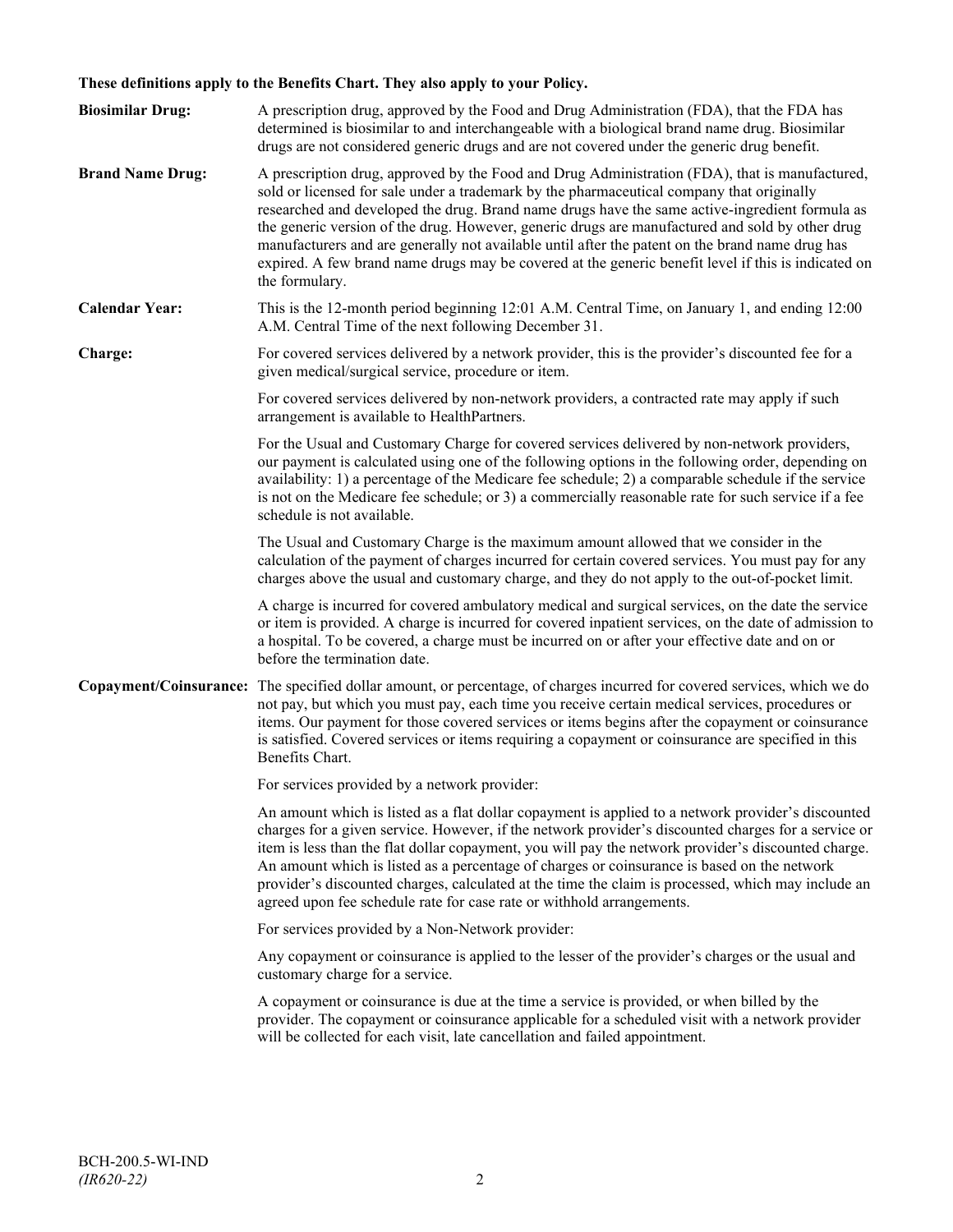| Deductible:                    | The specified dollar amount of charges incurred for covered services, which we do not pay, but an<br>enrollee or a family has to pay first in a calendar year. Our payment for those services or items<br>begins after the deductible is satisfied. For network providers, the amount of the charges that apply<br>to the deductible are based on the network provider's discounted charges, calculated at the time<br>the claim is processed, which may include an agreed upon fee schedule rate for case rate or<br>withhold arrangements. For non-network providers, the amount of charges that apply to the<br>deductible are the lesser of the provider's charges or the usual and customary charge for a service. |
|--------------------------------|-------------------------------------------------------------------------------------------------------------------------------------------------------------------------------------------------------------------------------------------------------------------------------------------------------------------------------------------------------------------------------------------------------------------------------------------------------------------------------------------------------------------------------------------------------------------------------------------------------------------------------------------------------------------------------------------------------------------------|
|                                | Any amounts paid or reimbursed by a third party, including, but not Limited to: point of service<br>rebates, manufacturer coupons, manufacturer debit cards or other forms of direct reimbursement to<br>an Insured for a product or service, will not apply toward your deductible, to the extent permitted<br>under state and federal law.                                                                                                                                                                                                                                                                                                                                                                            |
|                                | Your plan has an embedded deductible. This means once a member meets the individual<br>deductible, the plan begins paying benefits for that person. If two or more members of the family<br>meet the family deductible, the plan begins paying benefits for all members of the family,<br>regardless of whether each member has met the individual deductible. However, a member may<br>not contribute more than the individual deductible toward the family deductible.                                                                                                                                                                                                                                                |
|                                | All services are subject to the deductible unless otherwise indicated below in this Benefits Chart.                                                                                                                                                                                                                                                                                                                                                                                                                                                                                                                                                                                                                     |
| Formulary:                     | This is a current list, which may be revised from time to time, of prescription drugs, medications,<br>equipment and supplies covered by us as indicated in this Benefits Chart which are covered at the<br>highest benefit level. Some drugs on the formulary may require prior authorization to be covered<br>as formulary drugs. The formulary, and information on drugs that require prior authorization, are<br>available by calling Member Services, or logging on to your "myHealthPartners" account at<br>healthpartners.com.                                                                                                                                                                                   |
| <b>Generic Drug:</b>           | A prescription drug, approved by the Food and Drug Administration (FDA), that the FDA has<br>determined is comparable to a brand name drug product in dosage form, strength, route of<br>administration, quality, intended use and documented bioequivalence. Generally, generic drugs<br>cost less than brand name drugs. Some brand name drugs may be covered at the generic drug<br>benefit level if this is indicated on the formulary.                                                                                                                                                                                                                                                                             |
| <b>Non-Formulary Drug:</b>     | This is a prescription drug, approved by the Food and Drug Administration (FDA), that is not on<br>the formulary, is medically necessary and is not investigative or experimental or otherwise<br>excluded under your Policy.                                                                                                                                                                                                                                                                                                                                                                                                                                                                                           |
| <b>Out-of-Pocket Expenses:</b> | You pay the specified copayments/coinsurance and deductibles applicable for particular services,<br>subject to the out-of-pocket limit described below. These amounts are in addition to the monthly<br>enrollment payments.                                                                                                                                                                                                                                                                                                                                                                                                                                                                                            |
| <b>Out-of-Pocket Limit:</b>    | You pay the copayments/coinsurance and deductibles for covered services, to the individual or<br>family out-of-pocket limit. Thereafter we cover 100% of charges incurred for all other covered<br>services, for the rest of the calendar year. You pay amounts greater than the out-of-pocket limit if<br>you exceed any visits or day limits.                                                                                                                                                                                                                                                                                                                                                                         |
|                                | Non-Network Benefits above the usual and customary charge (see definition of charge above) do<br>not apply to the out-of-pocket limit.                                                                                                                                                                                                                                                                                                                                                                                                                                                                                                                                                                                  |
|                                | Non-Network Benefits for transplant surgery do not apply to the out-of-pocket limit.                                                                                                                                                                                                                                                                                                                                                                                                                                                                                                                                                                                                                                    |
|                                | You are responsible to keep track of the out-of-pocket expenses. Contact our Member Services<br>department for assistance in determining the amount paid by the enrollee for specific eligible<br>services received. Claims for reimbursement under the out-of-pocket limit provisions are subject<br>to the same time limits and provisions described under the "Claims Provisions" section of the<br>Contract.                                                                                                                                                                                                                                                                                                        |
| <b>Specialty Drug List:</b>    | This is a current list, which may be revised from time to time, of prescription drugs, medications,<br>equipment and supplies, which are typically bio-pharmaceuticals. The purpose of a specialty drug<br>list is to facilitate enhanced monitoring of complex therapies used to treat specific conditions.<br>Specialty drugs are covered by us as indicated in this Benefits Chart. The specialty drug list is<br>available by calling Member Services, or logging on to your "myHealthPartners" account at<br>healthpartners.com                                                                                                                                                                                    |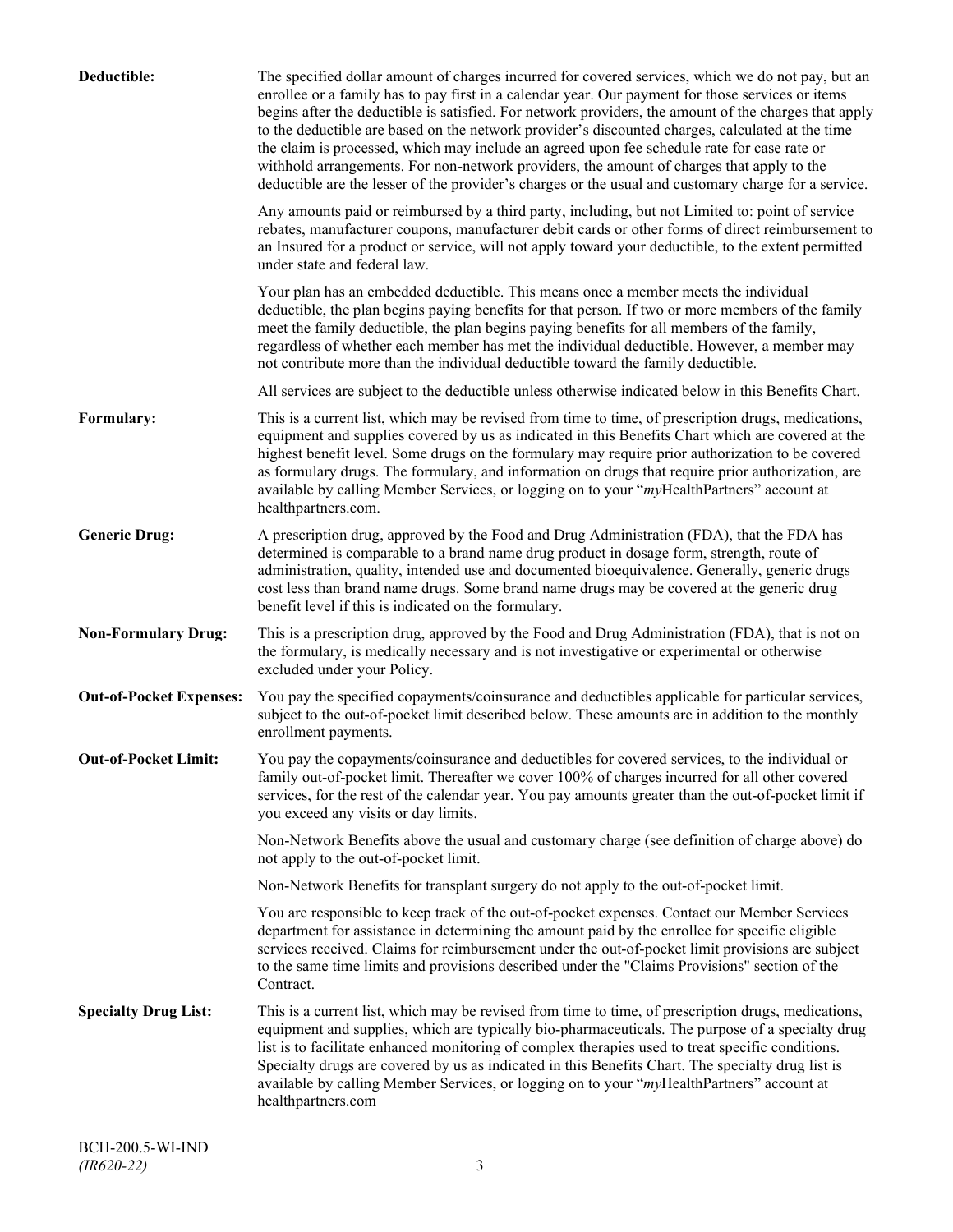## **DEDUCTIBLES AND OUT-OF-POCKET LIMITS**

#### **Individual Calendar Year Deductible**

| <b>Network Benefits</b> | <b>Non-Network Benefits</b> |
|-------------------------|-----------------------------|
| \$1,000                 | \$20,000                    |

#### **Family Calendar Year Deductible**

| <b>Network Benefits</b> | <b>Non-Network Benefits</b> |
|-------------------------|-----------------------------|
| \$2,000                 | \$40,000                    |

Your individual and family deductible amounts may be indexed to allow for changes under Federal rules.

Your Policy has an embedded deductible. This means once you meet the individual deductible, we begin paying benefits. If two or more covered members of the family meet the family deductible, we begin paying benefits for all covered members of the family, regardless of whether each member has met the individual deductible. However, you may not contribute more than the individual deductible amount towards the family deductible.

Separate deductibles must be satisfied under the Network Benefits and Non-Network Benefits.

Any amounts paid or reimbursed by a third party, including but not Limited to: point of service rebates, manufacturer coupons, manufacturer debit cards or other forms of direct reimbursement to an Insured for a product or service, will not apply toward your deductible, to the extent permitted under state and federal law.

#### **Individual Calendar Year Out-of-Pocket Limit**

| Network Benefits | <b>Non-Network Benefits</b> |
|------------------|-----------------------------|
| \$2,600          | None.                       |

#### **Family Calendar Year Out-of-Pocket Limit**

| Network Benefits | <b>Non-Network Benefits</b> |
|------------------|-----------------------------|
| \$5,200          | None.                       |

Your individual and family out-of-pocket amounts may be indexed to allow for changes under Federal rules.

Separate Out-of-Pocket Limits must be satisfied under Network Benefits and Non-Network Benefits.

Non-Network Benefits above the usual and customary charge will not apply to the individual or family Out-of-Pocket.

Any amounts paid or reimbursed by a third party, including but not Limited to: point of service rebates, manufacturer coupons, manufacturer debit cards or other forms of direct reimbursement to an Insured for a product or service, will not apply as an outof-pocket expense, to the extent permitted under state and federal law.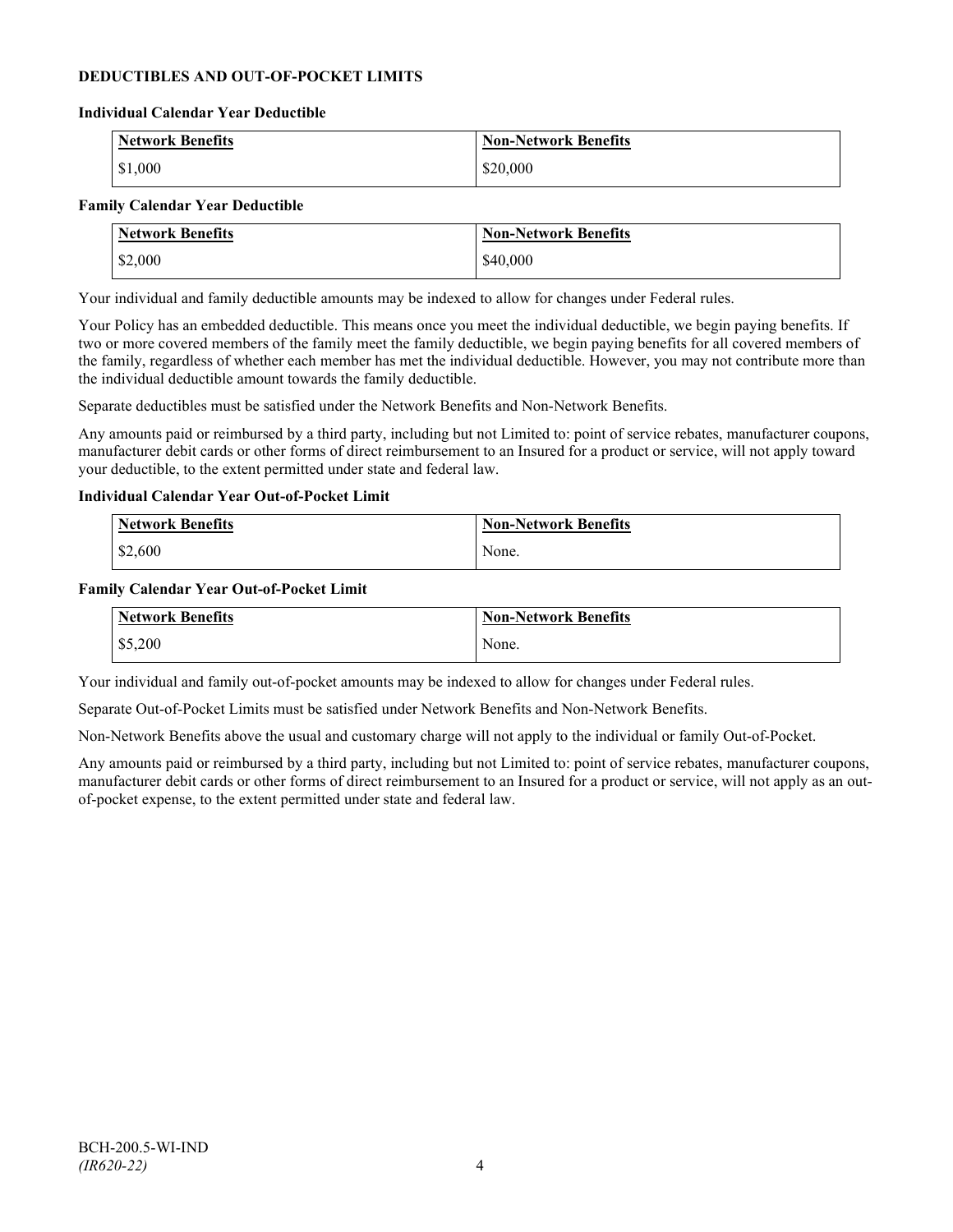## **AMBULANCE AND MEDICAL TRANSPORTATION**

## **Covered Services:**

We cover ambulance and medical transportation for medical emergencies.

We also cover medically necessary, non-emergency transportation if it meets our medical coverage criteria.

Covered services are based on established medical policies, which are subject to periodic review and modification by the medical directors. These medical policies (medical coverage criteria) and applicable prior authorization requirements are available by calling Member Services, or logging on to your "*my*HealthPartners" account a[t healthpartners.com.](http://www.healthpartners.com/)

| <b>Network Benefits</b>      | <b>Non-Network Benefits</b> |
|------------------------------|-----------------------------|
| 90% of the charges incurred. | See Network Benefits.       |

## **Not Covered:**

See "Services Not Covered" in your Policy.

## **AUTISM SERVICES**

## **Covered Services:**

We cover prior authorized evidence-based intensive-level and non-intensive-level treatment of autism spectrum disorders (autism disorder, Asperger's syndrome or pervasive development disorder not otherwise specified).

Covered services are based on established medical policies, which are subject to periodic review and modification by the medical directors. These medical policies (medical coverage criteria) are available by calling Member Services, or logging on to your "*my*HealthPartners" account at [healthpartners.com.](http://www.healthpartners.com/)

Your network provider will coordinate the prior authorization process for any autism treatment services. You may call Member Services at 952-883-5900 or toll-free at 888-360-0622 if you have any questions or concerns regarding the authorization process.

Please call Member Services at 952-883-5900 or toll-free at 888-360-0622 to request authorization for autism treatment services from a Non-Network provider.

**Intensive-level services for children diagnosed with autism spectrum disorders.** Intensive-level services must begin on or after 2 years of age and end before 9 years of age. Intensive-level services, on average, are services provided for more than 20 hours of treatment per week. (The average number of hours a week is calculated over a 6-month period.)

| Network Benefits                         | <b>Non-Network Benefits</b>              |
|------------------------------------------|------------------------------------------|
| 90% of the charges incurred.             | 150% of the charges incurred.            |
| Limited to 240 visits per calendar year. | Limited to 240 visits per calendar year. |

The maximum number of visits is combined for Network Benefits and Non-Network Benefits. Visit limits are based on minimum coverage amount available at the time of publication. Additional visits may be available if required due to revised minimum coverage amounts issued by the Office of the Commissioner of Insurance. See our medical coverage criteria for current visit limits.

## **Intensive-Level Services Lifetime Maximum Benefit**

| <b>Network Benefits</b>                               | <b>Non-Network Benefits</b>                           |
|-------------------------------------------------------|-------------------------------------------------------|
| 4 years of cumulative services under this plan or any | 4 years of cumulative services under this plan or any |
| other plan.                                           | other plan.                                           |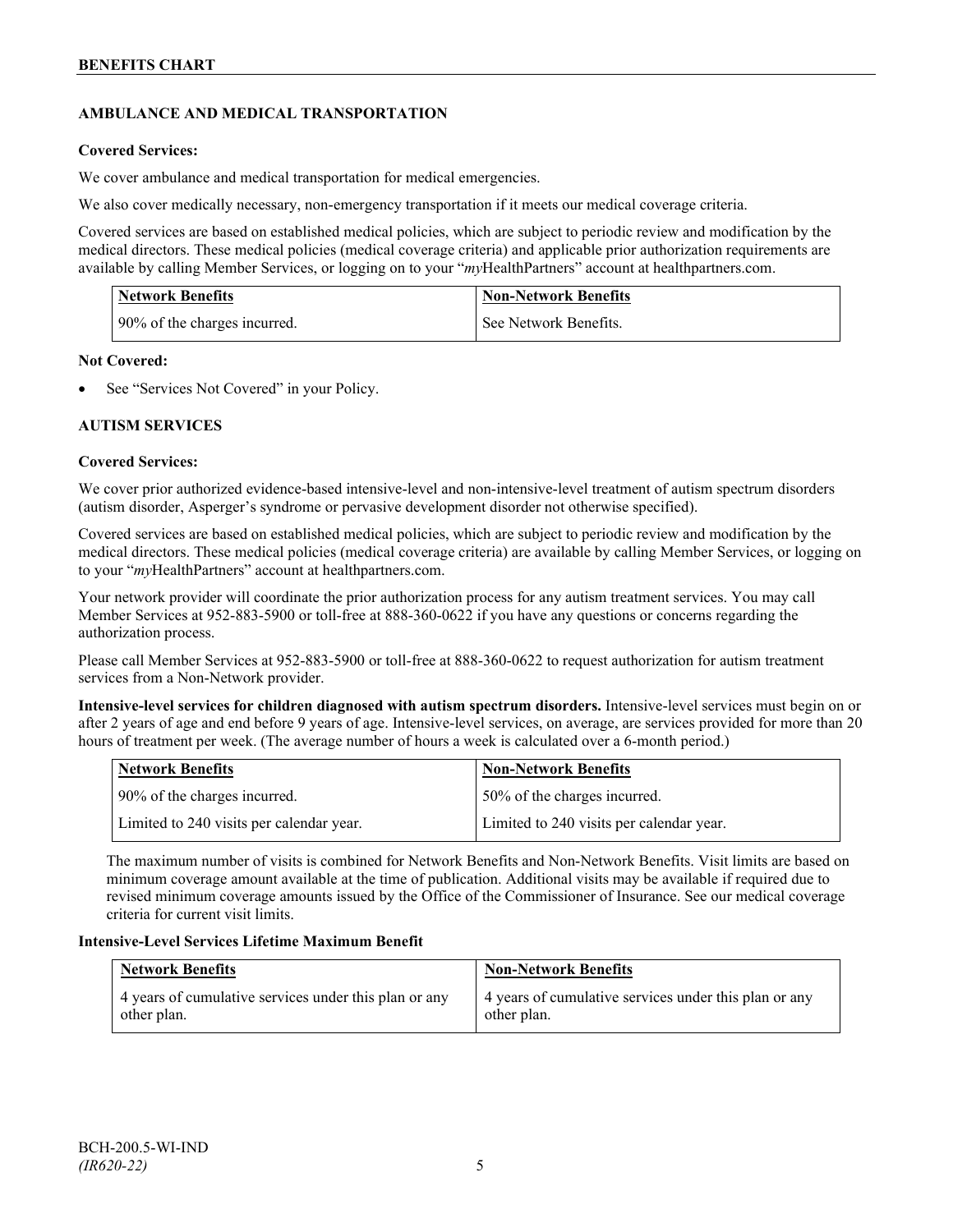#### **Non-intensive-level services for Insureds diagnosed with autism spectrum disorders**

| Network Benefits                         | <b>Non-Network Benefits</b>              |
|------------------------------------------|------------------------------------------|
| 90% of the charges incurred.             | 50% of the charges incurred.             |
| Limited to 120 visits per calendar year. | Limited to 120 visits per calendar year. |

The maximum number of visits is combined for Network Benefits and Non-Network Benefits. Visit limits are based on minimum coverage amount available at the time of publication. Additional visits may be available if required due to revised minimum coverage amounts issued by the Office of the Commissioner of Insurance. See our medical coverage criteria for current visit limits.

#### **Not Covered:**

See "Services Not Covered" in your Policy.

## **BEHAVIORAL HEALTH SERVICES**

#### **Covered Services:**

Covered services are based on established medical policies, which are subject to periodic review and modification by the medical directors. These medical policies (medical coverage criteria) are available by calling Member Services, or logging on to your "*my*HealthPartners" account at [healthpartners.com.](http://www.healthpartners.com/)

**Transitional treatment services.** These are services for the treatment of nervous or mental disorders, and substance use disorders which are provided to an Insured in a less restrictive manner than are inpatient hospital services but in a more intensive manner than are outpatient services. Transitional treatment services are services offered by a provider, and certified by the Wisconsin Department of Health Services for each of the following (except the last bulleted item):

- Mental health services for covered adults in a day treatment program.
- Mental health services for covered children in a day hospital treatment program.
- Services for persons with chronic mental illness provided through a community support program.
- Residential treatment programs for dependent covered persons with substance use disorder.
- Substance use disorder services in a day treatment program.
- Services for persons who are experiencing a mental health crisis or who are in a situation likely to turn into a mental health crisis if support is not provided.
- Intensive outpatient programs for the treatment of psychoactive substance use disorders provided in accordance with the patient placement criteria of the American Society of Addiction Medicine.

#### **Mental health services**

We cover services for mental health diagnoses as described in the Diagnostic and Statistical Manual of Mental Disorders – Fifth Edition (DSM 5) (most recent edition).

We provide coverage for mental health treatment ordered by a Wisconsin court under a valid court order that is issued on the basis of a behavioral care evaluation performed by a licensed psychiatrist or doctoral level licensed psychologist, which includes a diagnosis and an individual treatment plan for care in the most appropriate, least restrictive environment. We must be given a copy of the court order and the behavioral care evaluation, and the service must be a covered benefit under your Policy, and the service must be provided by a network provider, or other provider as required by law.

**Outpatient services:** We cover medically necessary outpatient professional mental health services for evaluation, crisis intervention, and treatment of mental health disorders.

A comprehensive diagnostic assessment will be used as the basis for a determination by a mental health professional, concerning the appropriate treatment and the extent of services required.

Outpatient services we cover for a diagnosed mental health condition include the following:

- Individual, group, family and multi-family therapy;
- Medication management provided by a physician, certified nurse practitioner, or physician's assistant;
- Psychological testing services for the purposes of determining the differential diagnoses and treatment planning for patients currently receiving behavioral health services;
- Partial hospitalization services in a licensed hospital or community mental health center;

BCH-200.5-WI-IND *(IR620-22)* 6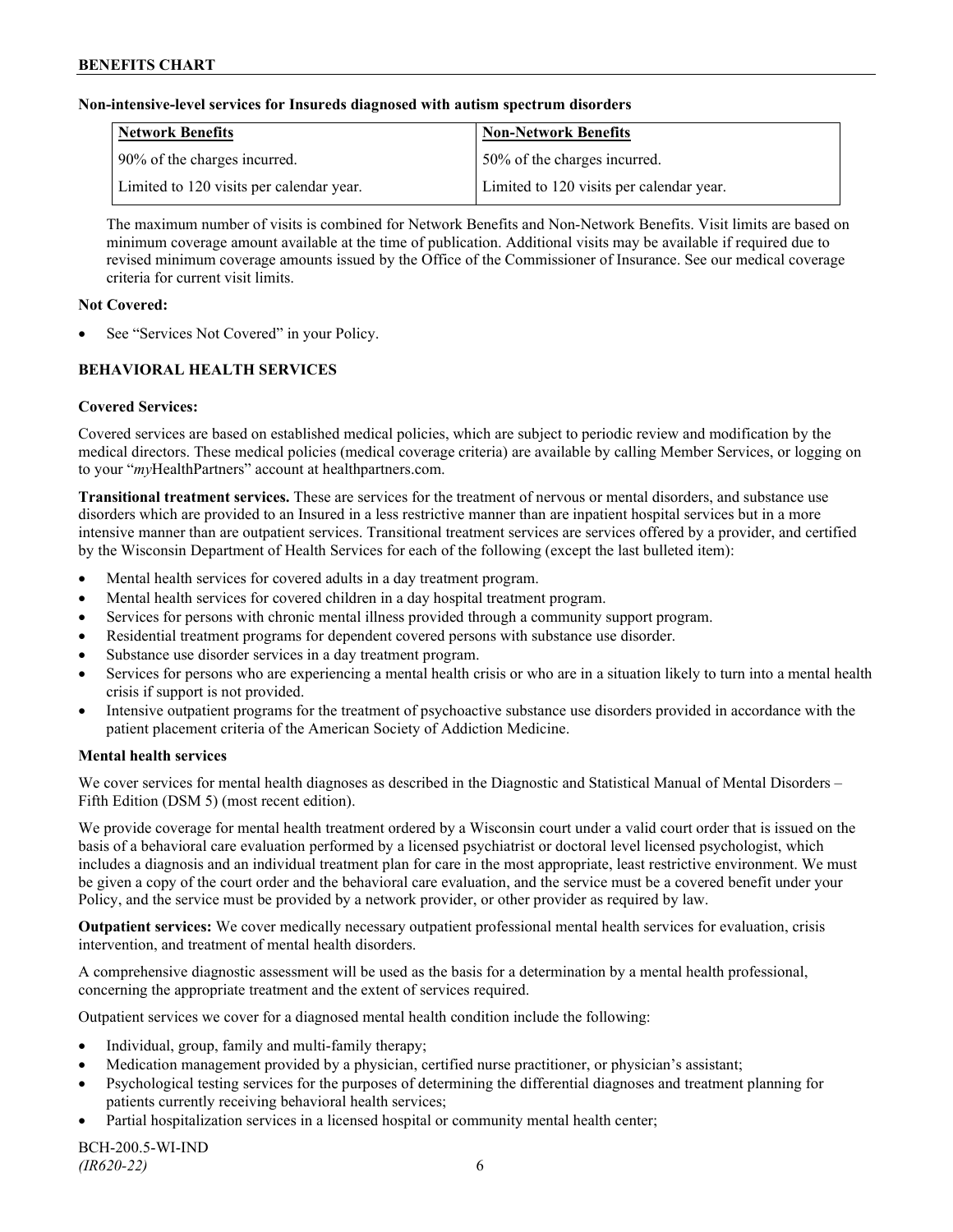- Psychotherapy and nursing services provided in the home if authorized by us; and
- Treatment for gender dysphoria.

| <b>Network Benefits</b>      | <b>Non-Network Benefits</b>  |
|------------------------------|------------------------------|
| 90% of the charges incurred. | 50% of the charges incurred. |

**Group therapy**

| Network Benefits             | <b>Non-Network Benefits</b>   |
|------------------------------|-------------------------------|
| 90% of the charges incurred. | 150% of the charges incurred. |

## **Inpatient services, including mental health residential treatment services:** We cover the following:

- Medically necessary inpatient services in a hospital or licensed residential treatment facility and professional services for treatment of mental health disorders. Medical stabilization is covered under inpatient hospital services in the "Hospital and Skilled Nursing Facility Services" section.
- Medically necessary mental health residential treatment service. This care must be authorized by us and provided by a hospital or residential behavioral health treatment facility licensed by the local state or Department of Health and Human Services. Services not covered under this benefit include halfway houses, group homes, extended care facilities, shelter services, correctional services, detention services, group residential services, foster care services and wilderness programs.

| Network Benefits             | Non-Network Benefits         |
|------------------------------|------------------------------|
| 90% of the charges incurred. | 50% of the charges incurred. |

**Transitional treatment services:** We cover transitional treatment services described above for treatment of mental and nervous disorders**.**

| <b>Network Benefits</b>      | Non-Network Benefits             |
|------------------------------|----------------------------------|
| 90% of the charges incurred. | $150\%$ of the charges incurred. |

## **Substance use disorder (SUD) treatment services**

We cover medically necessary services for assessments by a licensed alcohol and drug counselor and treatment of substance use disorders as defined in the latest edition of the DSM 5.

**Outpatient services:** We cover medically necessary outpatient professional services for diagnosis and treatment of substance use disorders. Substance use disorder treatment services must be provided by a program licensed by the local Department of Health Services.

Outpatient services we cover for a diagnosed substance use disorder include the following:

- Individual, group, family, and multi-family therapy provided in an office setting; and
- Opiate replacement therapy including methadone and buprenorphine treatment.

| <b>Network Benefits</b>      | <b>Non-Network Benefits</b>  |
|------------------------------|------------------------------|
| 90% of the charges incurred. | 50% of the charges incurred. |

**Inpatient services:** We cover the following:

- Medically necessary inpatient services in a hospital or a licensed residential primary treatment center.
- Services provided in a hospital that is licensed by the local state and accredited by Medicare; and
- Detoxification services in a hospital or community detoxification facility if it is licensed by the local Department of Health Services.

| Network Benefits             | <b>Non-Network Benefits</b>  |
|------------------------------|------------------------------|
| 90% of the charges incurred. | 50% of the charges incurred. |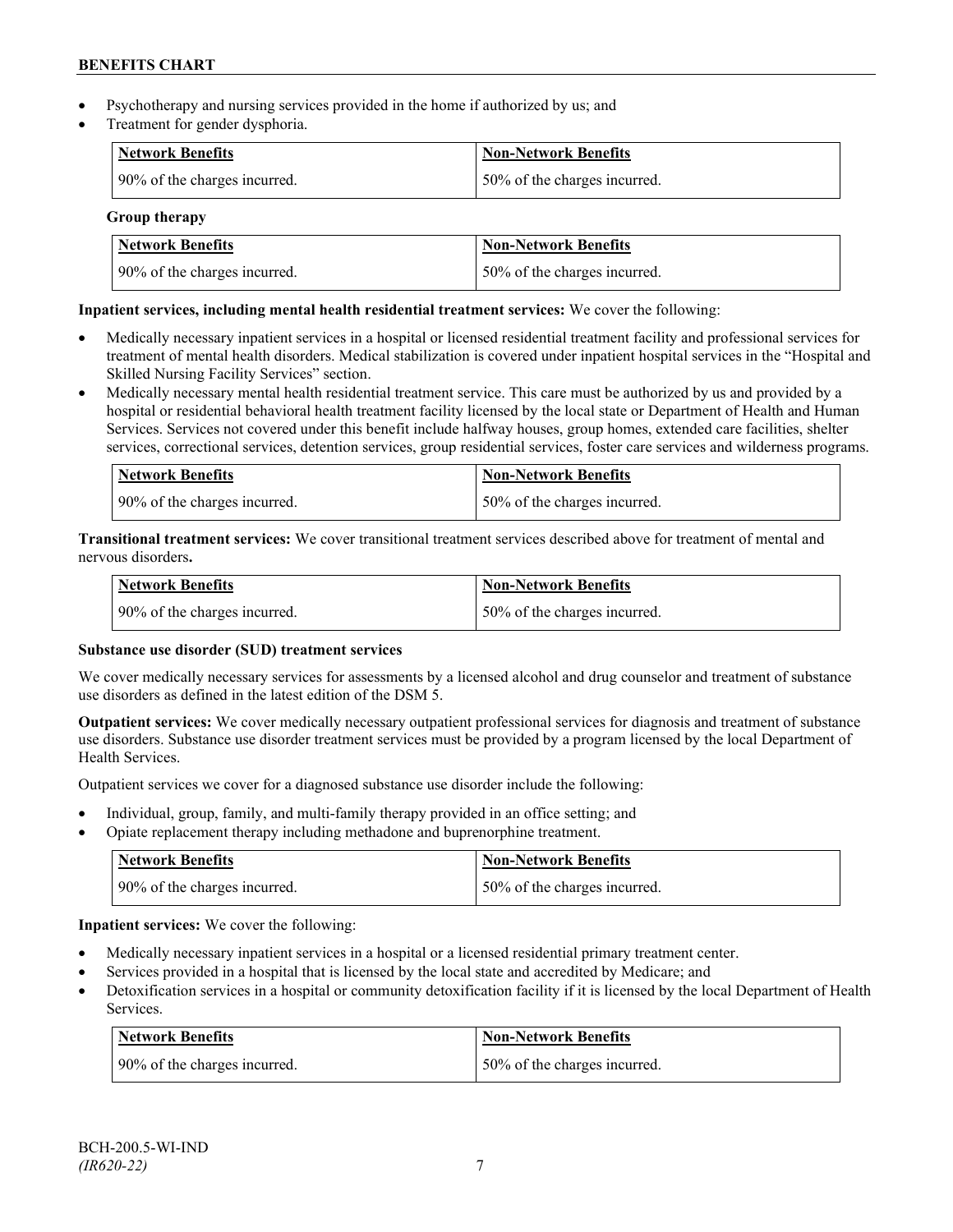**Transitional treatment services:** We cover transitional treatment services described above for treatment of substance use disorder.

| <b>Network Benefits</b>       | <b>Non-Network Benefits</b>  |
|-------------------------------|------------------------------|
| 190% of the charges incurred. | 50% of the charges incurred. |

**Out of area services for Wisconsin students:** If a dependent child is a student located in a school in Wisconsin, but outside of our service area, we cover mental health and substance use disorder services as required under Wisconsin Statute 609.655.

- The student may have a clinical assessment from a local, non-network mental health or substance use disorder treatment provider at the network benefit level when prior authorized by us.
- If outpatient services are recommended in the clinical assessment, five outpatient visits from a non-network provider will be covered at the network benefit level.
- Our Medical Director will determine the need for continuing treatment by the non-network provider; additional visits may be approved.
- Coverage for the outpatient services will not be provided if the recommended treatment would keep the student from attending school on a regular basis or if the student is no longer attending the school full-time.

This benefit is subject to the limitations shown in this "Behavioral Health Services" section.

| Network Benefits             | Non-Network Benefits         |
|------------------------------|------------------------------|
| 90% of the charges incurred. | 50% of the charges incurred. |

A dependent child enrolled in a school outside of Wisconsin in not eligible for the benefit.

#### **Not Covered:**

See "Services Not Covered" in your Policy.

## **CHIROPRACTIC SERVICES**

## **Covered Services:**

We cover chiropractic services for rehabilitative care. Chiropractic services are adjustments to any abnormal articulations of the human body, especially those of the spinal column, for the purpose of giving freedom of action to impinged nerves that may cause pain or deranged function.

Massage therapy which is performed in conjunction with other treatment/modalities by a chiropractor, is part of a prescribed treatment plan and is not billed separately is covered.

| <b>Network Benefits</b>      | Non-Network Benefits         |
|------------------------------|------------------------------|
| 90% of the charges incurred. | 50% of the charges incurred. |

## **Not Covered:**

- Massage therapy for the purpose of comfort or convenience of the Insured.
- See "Services Not Covered" in your Policy.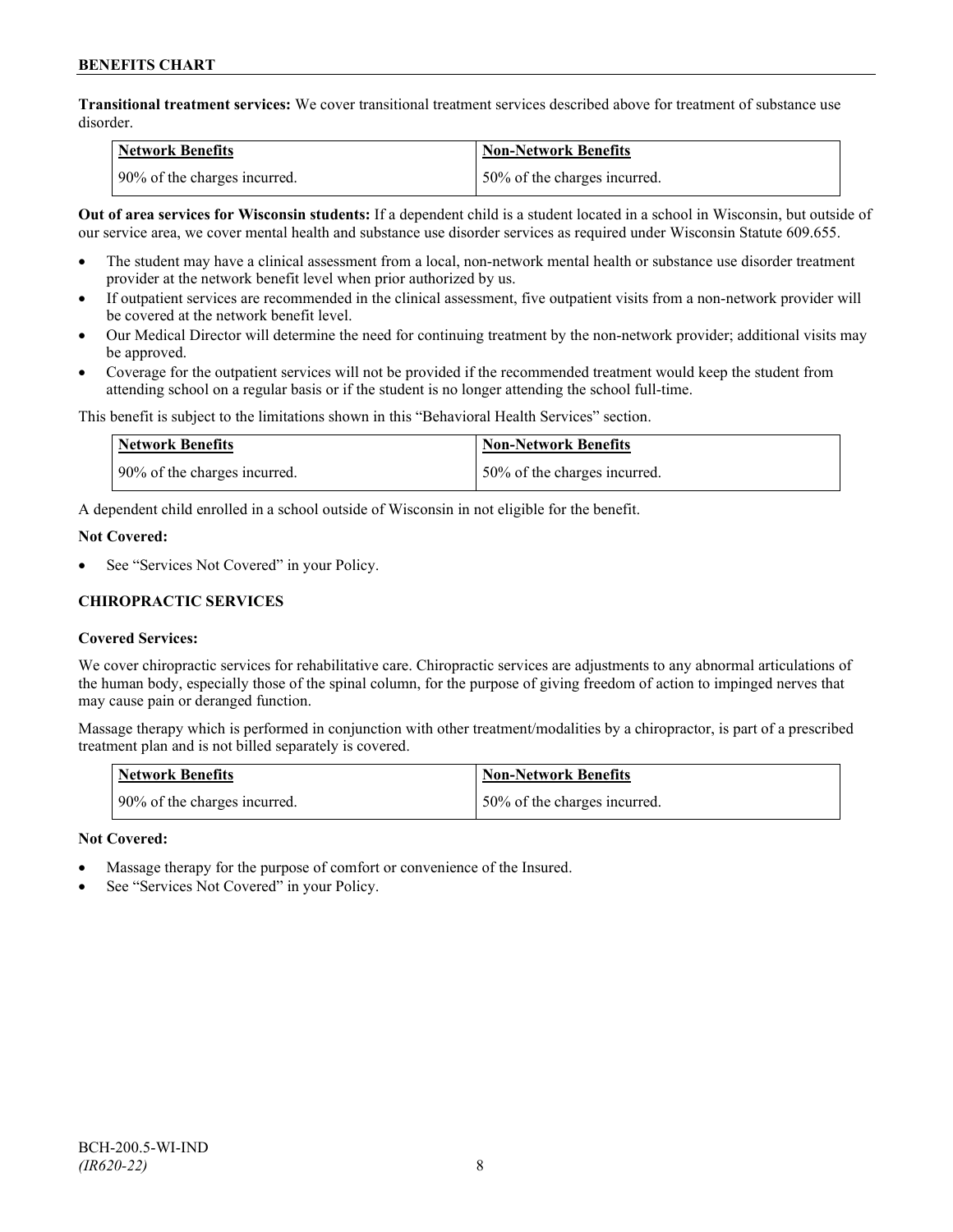## **CLINICAL TRIALS**

## **Covered Services:**

We cover certain routine services if you participate in a Phase I, Phase II, Phase III or Phase IV approved clinical trial that is conducted in relation to the prevention, detection, or treatment of cancer or other life-threatening disease or condition as defined in the Affordable Care Act. Approved clinical trials include (1) federally funded trials when the study or investigation is approved or funded by any of the federal agencies defined in the Public Health Services Act, section 2709 (d) (1) (A); (2) the study or investigation is conducted under an investigational new drug application reviewed by the Food and Drug Administration; and (3) the study or investigation is a drug trial that is exempt from having such an investigational new drug application. We cover routine patient costs for services that would be eligible under the Policy and this Benefits Chart if the service were provided outside of a clinical trial.

| <b>Network Benefits</b>                               | <b>Non-Network Benefits</b>                           |
|-------------------------------------------------------|-------------------------------------------------------|
| Coverage level is same as corresponding Network       | Coverage level is same as corresponding Non-Network   |
| Benefits, depending on type of service provided, such | Benefits, depending on type of service provided, such |
| as Office Visits for Illness or Injury, Inpatient or  | as Office Visits for Illness or Injury, Inpatient or  |
| <b>Outpatient Hospital Services.</b>                  | Outpatient Hospital Services.                         |

#### **Not Covered:**

- The investigative or experimental item, device or service itself.
- Items or services that are provided solely to satisfy data collection and analysis needs and that are not used in the direct clinical management of the patient.
- A service that is clearly inconsistent with widely accepted and established standards of care for a particular diagnosis.
- See "Services Not Covered" in your Policy.

## **DENTAL SERVICES**

#### **Covered Services:**

We cover services as described below.

**Accidental dental services:** We cover services dentally necessary to treat and restore damage done to sound, natural, unrestored teeth as a result of an accidental injury. Coverage is for damage caused by external trauma to face and mouth only, not for cracked or broken teeth, which result from biting or chewing. We cover restorations, root canals, crowns and replacement of teeth lost that are directly related to the accident in which the Insured was involved. We cover initial exams, xrays and palliative treatment including extractions, and other oral surgical procedures directly related to the accident. Subsequent treatment must be initiated within the specified time-frame and must be directly related to the accident. We do not cover restoration and replacement of teeth that are not "sound and natural" at the time of the accident.

Subsequent treatment must be initiated within the specified time-frame and must be directly related to the accident. We do not cover restoration and replacement of teeth that are not "sound and natural" at the time of the accident.

Full mouth rehabilitation to correct occlusion (bite) and malocclusion (misaligned teeth not due to the accident) are not covered.

When an implant-supported dental prosthetic treatment is pursued, benefits are Limited to the amount that would be paid toward the placement of a removable dental prosthetic appliance that could be used in the absence of implant treatment.

| Network Benefits             | <b>Non-Network Benefits</b> |
|------------------------------|-----------------------------|
| 90% of the charges incurred. | No coverage.                |

For all accidental dental services, treatment and/or restoration must be initiated within six months of the date of the injury. Coverage is Limited to the initial course of treatment and/or initial restoration. Services must be provided within twentyfour months of the date of injury to be covered.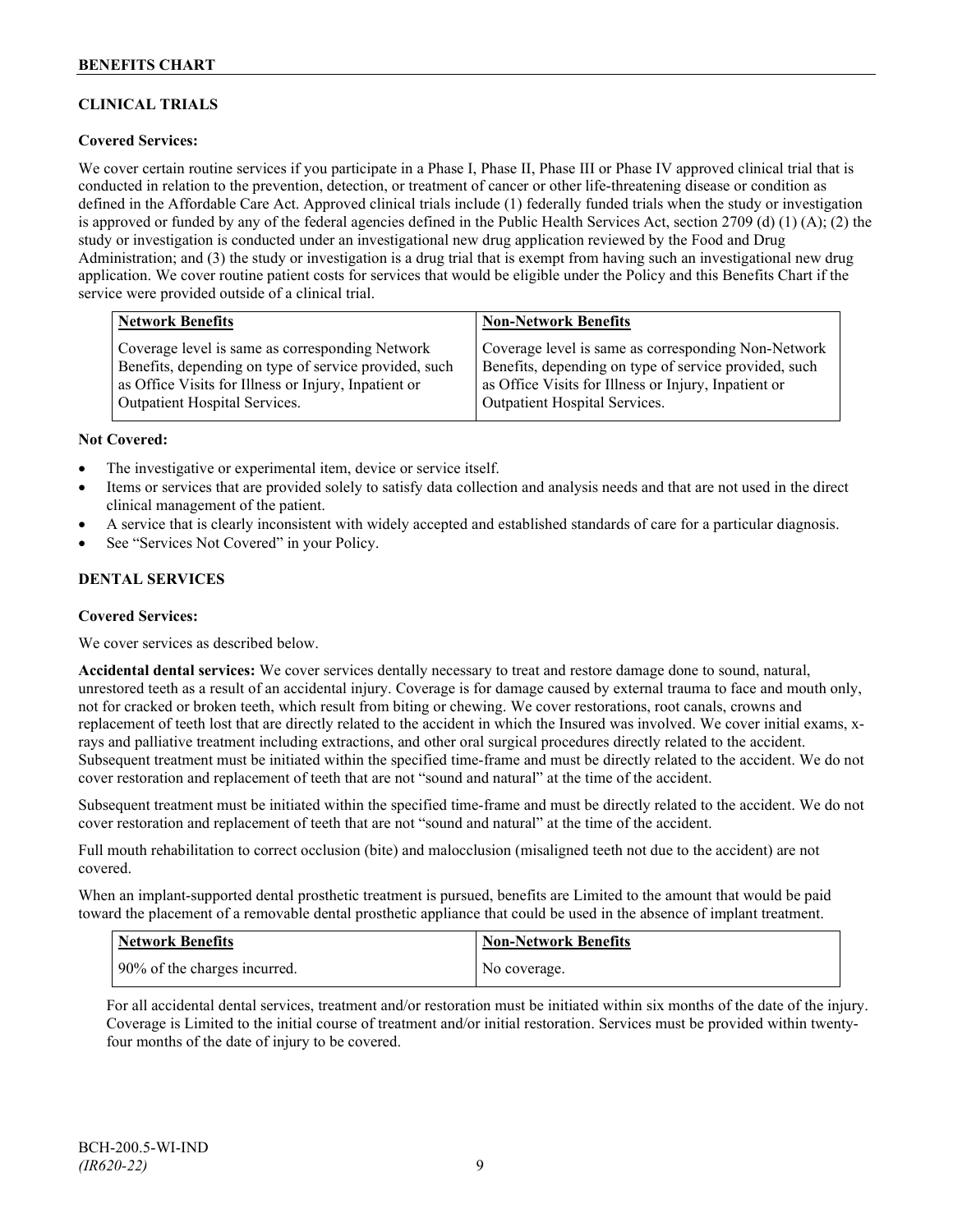#### **Medical referral dental services**

**Medically necessary outpatient dental services:** We cover medically necessary outpatient dental services. Coverage is Limited to dental services required for treatment of an underlying medical condition, e.g., removal of teeth to complete radiation treatment for cancer of the jaw, cysts and lesions.

| Network Benefits             | <b>Non-Network Benefits</b>  |
|------------------------------|------------------------------|
| 90% of the charges incurred. | 50% of the charges incurred. |

**Medically necessary hospitalization and anesthesia for dental care:** We cover medically necessary hospitalization and anesthesia for dental care. This is Limited to charges incurred by an Insured who: (1) is a child under age 5; (2) is severely disabled; (3) has a medical condition, and requires hospitalization or general anesthesia for dental care treatment; or (4) is a child between ages 5 and 12 and care in dental offices has been attempted unsuccessfully and usual methods of behavior modification have not been successful, or when extensive amounts of restorative care, exceeding 4 appointments, are required.

Coverage is Limited to facility and anesthesia charges. Oral surgeon/dentist professional fees are not covered. The following are examples, though not all-inclusive, of medical conditions which may require hospitalization for dental services: severe asthma, severe airway obstruction or hemophilia. Hospitalization required due to the behavior of the Insured or due to the extent of the dental procedure is not covered.

| Network Benefits             | <b>Non-Network Benefits</b>  |
|------------------------------|------------------------------|
| 90% of the charges incurred. | 50% of the charges incurred. |

**Medical complications of dental care:** We cover medical complications of dental care. Treatment must be medically necessary care and related to medical complications of non-covered dental care, including complications of the head, neck, or substructures.

| Network Benefits             | <b>Non-Network Benefits</b>  |
|------------------------------|------------------------------|
| 90% of the charges incurred. | 50% of the charges incurred. |

**Oral surgery:** We cover oral surgery. Coverage is Limited to treatment of medical conditions requiring oral surgery, such as treatment of oral neoplasm, non-dental cysts, fracture of the jaw, trauma of the mouth and jaw, and any other oral surgery procedures provided as medically necessary dental services.

| <b>Network Benefits</b>      | <b>Non-Network Benefits</b>  |
|------------------------------|------------------------------|
| 90% of the charges incurred. | 50% of the charges incurred. |

**Treatment of cleft lip and cleft palate:** We cover treatment of cleft lip and cleft palate of a dependent child, including orthodontic treatment and oral surgery directly related to the cleft. Dental services which are not required for the treatment of cleft lip or cleft palate are not covered. If a dependent child covered under your Policy is also covered under a dental plan which includes orthodontic services, that dental plan shall be considered primary for the necessary orthodontic services. Oral appliances are subject to the same copayment, conditions and limitations as durable medical equipment.

| <b>Network Benefits</b>                               | <b>Non-Network Benefits</b>                           |
|-------------------------------------------------------|-------------------------------------------------------|
| Coverage level is same as corresponding Network       | Coverage level is same as corresponding Non-Network   |
| Benefits, depending on type of service provided, such | Benefits, depending on type of service provided, such |
| as Office Visits for Illness or Injury, Inpatient or  | as Office Visits for Illness or Injury, Inpatient or  |
| Outpatient Hospital Services.                         | Outpatient Hospital Services.                         |

**Treatment of temporomandibular disorder (TMD) and craniomandibular disorder (CMD):** We cover diagnostic procedures, surgical treatment and non-surgical treatment (including intraoral splint therapy devices) for temporomandibular disorder (TMD) and craniomandibular disorder (CMD), which is medically necessary care. Dental services which are not required to directly treat TMD or CMD are not covered.

| Network Benefits             | <b>Non-Network Benefits</b>  |
|------------------------------|------------------------------|
| 90% of the charges incurred. | 50% of the charges incurred. |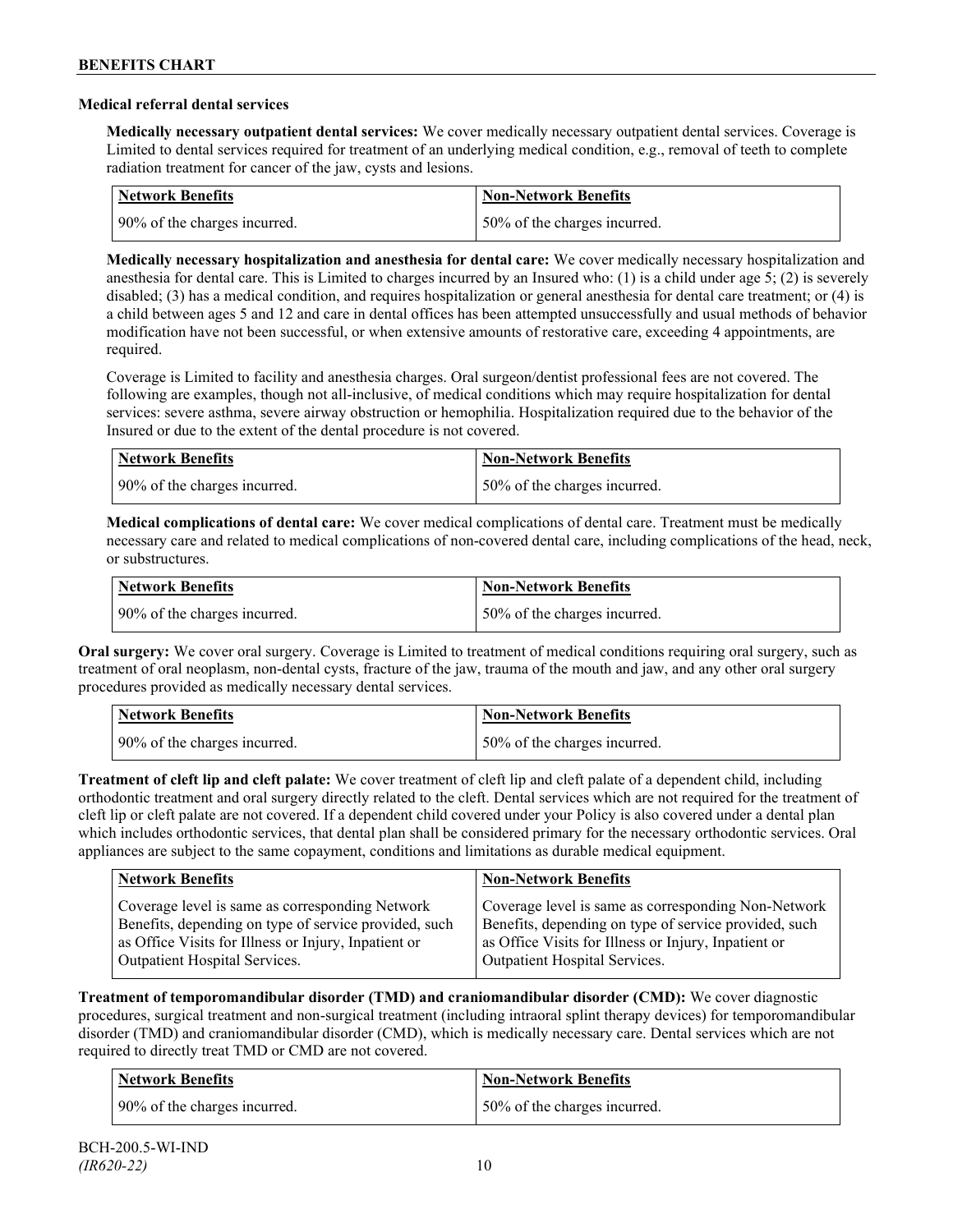## **Not Covered:**

- Dental treatment, procedures or services not listed in this Benefits Chart.
- Accident-related dental services if treatment is: (1) provided to teeth which are not sound and natural; (2) to teeth which have been restored; (3) initiated beyond six months from the date of the injury; (4) received beyond the initial treatment or restoration; or (5) received beyond twenty-four months from the date of injury.
- Accident-related dental services by a Non-Network provider.
- Oral surgery to remove wisdom teeth.
- Orthognathic treatment or procedures and all related services.
- See "Services Not Covered" in your Policy.

## **DIABETIC EQUIPMENT AND SUPPLIES**

#### **Covered Services:**

We cover physician prescribed medically appropriate and necessary drugs and supplies used in the management and treatment of diabetes for members with gestational, Type I or Type II diabetes including durable diabetic equipment and disposable supplies, as described below.

Certain items are only covered if your condition meets our coverage criteria and obtained through an authorized vendor. For more information on what we cover and any prior authorization requirements, call Member Services or log on to your "*my*HealthPartners" account at [healthpartners.com.](http://www.healthpartners.com/)

Insulin and medications for diabetes are covered as outpatient drugs under the "Prescription Drug Services" section.

**Pumps and pump supplies.** These include diabetic insulin pumps, diabetic infusion pumps and infusion pump supplies such as infusion sets, tubing, connectors and syringe reservoirs.

| <b>Network Benefits</b>      | <b>Non-Network Benefits</b>      |
|------------------------------|----------------------------------|
| 90% of the charges incurred. | $150\%$ of the charges incurred. |

## **All other durable equipment and diabetic supplies**

Durable Diabetic Equipment and Supplies. These include continuous glucose monitoring system (CGMS), transmitter, sensors and receivers, diabetic blood glucose monitors and control/calibrating solutions (for checking accuracy or testing equipment and test strips).

Disposable Diabetic Supplies. These are one-time use supplies, including syringes, lancets, lancet devices, blood and urine ketone test strips, and needles.

Certain diabetic supplies and equipment must be purchased at a pharmacy.

| <b>Network Benefits</b>      | <b>Non-Network Benefits</b>  |
|------------------------------|------------------------------|
| 90% of the charges incurred. | 50% of the charges incurred. |

## **Limitations:**

- No more than a 90-day supply of diabetic supplies are covered and dispensed at a time.
- We require that certain diabetic supplies and equipment be purchased at a pharmacy.
- Diabetic supplies and equipment are limited to certain models and brands.
- Durable medical equipment and supplies must be obtained from or repaired by approved vendors.
- Covered services and supplies are based on established medical policies, which are subject to periodic review and modification by the medical or dental directors. Our medical policy for diabetic supplies includes information on our required models and brands. These medical policies (medical coverage criteria) are available by calling Member Services, or logging on to your "*my*HealthPartners" account at healthpartners.com.

## **Not Covered:**

- Replacement or repair of any covered items, if the items are (i) damaged or destroyed by misuse, abuse or carelessness, (ii) lost; or (iii) stolen.
- Duplicate or similar items.

BCH-200.5-WI-IND *(IR620-22)* 11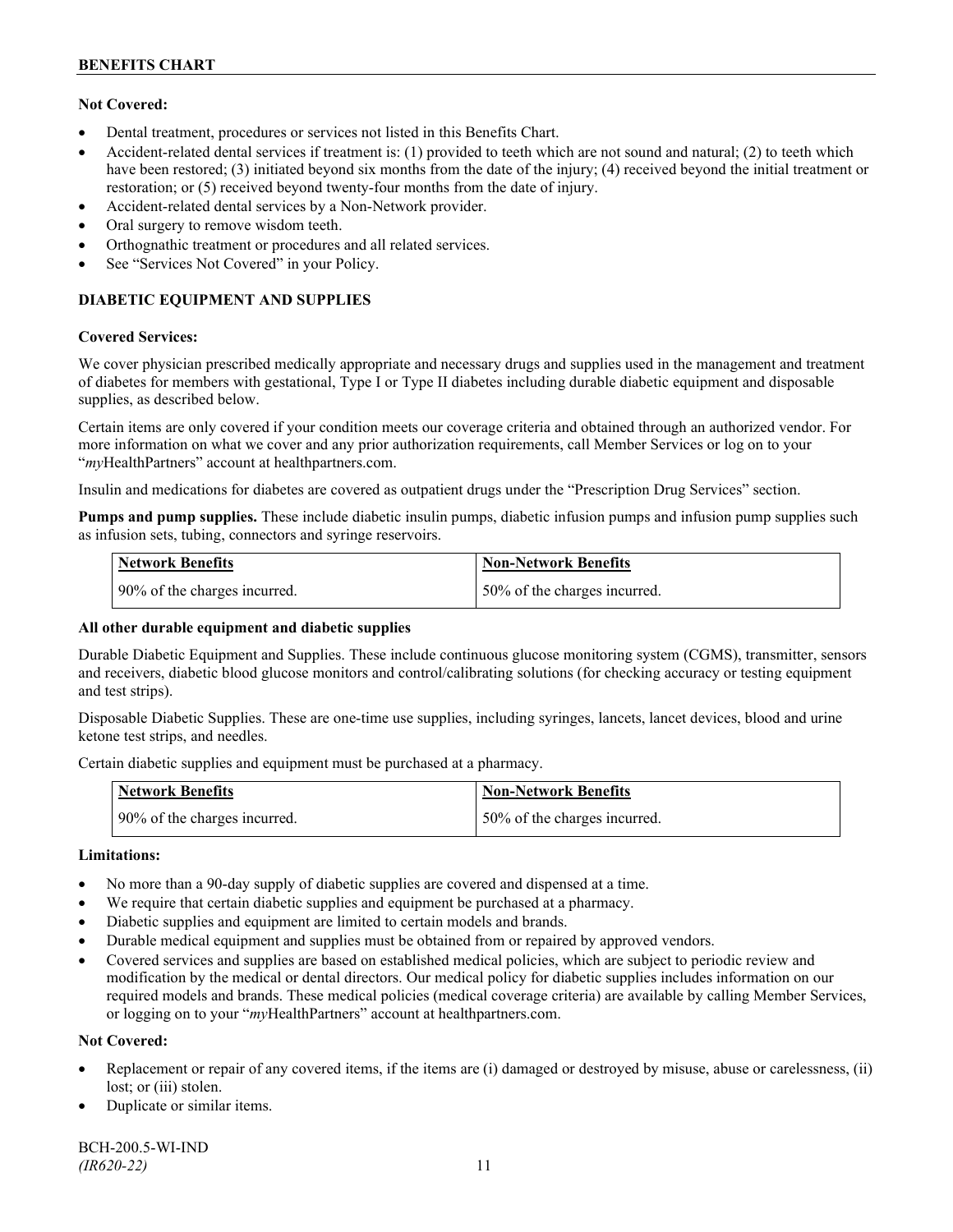## **BENEFITS CHART**

- Labor and related charges for repair of any covered items which are more than the cost of replacement by an approved vendor.
- Batteries for monitors and equipment.
- Sales tax, mailing, delivery charges, service call charges.
- See "Services Not Covered" in your Policy.

## **DIAGNOSTIC IMAGING SERVICES**

#### **Covered Services:**

We cover diagnostic imaging, when ordered by a provider and provided in a clinic or outpatient hospital facility.

We cover services provided in a clinic or outpatient hospital facility. To see the benefit level for inpatient hospital or skilled nursing facility services, see benefits under Inpatient Hospital and Skilled Nursing Facility Services.

#### **Outpatient magnetic resonance imaging (MRI) and computed tomography (CT)**

| <b>Network Benefits</b>      | <b>Non-Network Benefits</b>   |
|------------------------------|-------------------------------|
| 90% of the charges incurred. | 150% of the charges incurred. |

#### **All other outpatient diagnostic imaging services**

#### **Services for illness or injury**

| <b>Network Benefits</b>      | Non-Network Benefits         |
|------------------------------|------------------------------|
| 90% of the charges incurred. | 50% of the charges incurred. |

#### **Preventive services (MRI/CT procedures are not considered preventive)**

Diagnostic imaging services associated with preventive services are covered at the benefit level shown in the "Preventive Services" section of this Benefits Chart.

#### **Not Covered:**

See "Services Not Covered" in your Policy.

## **DURABLE MEDICAL EQUIPMENT, PROSTHETICS, ORTHOTICS AND SUPPLIES**

## **Covered Services:**

We cover equipment and services, as described below.

We cover durable medical equipment and services, prosthetics, orthotics, and supplies, subject to the limitations below, including certain disposable supplies, and enteral feedings.

We cover external hearing aids, cochlear implants, and related treatment prescribed by a physician or by a licensed audiologist for Insureds under 18 years of age who have hearing loss.

We also cover basic hearing aids for Insureds age 18 or older for the correction of a hearing impairment.

Osseointegrated or bone-anchored hearing aids are only covered for Insureds who have hearing loss that is not correctable by any other procedure.

Hearing aids are Limited to one basic, standard hearing aid for each ear every three years.

A basic hearing aid is defined as a hearing device that consists of a microphone, amplifier, volume control, battery and receiver. It does not include upgrades above and beyond the functionality of a basic hearing aid, including, but not Limited to, hearing improvements for group settings, background noise, Bluetooth/remote control functionality, or extended warranties. Charges for upgrades above the cost of a basic, standard hearing aid are not covered.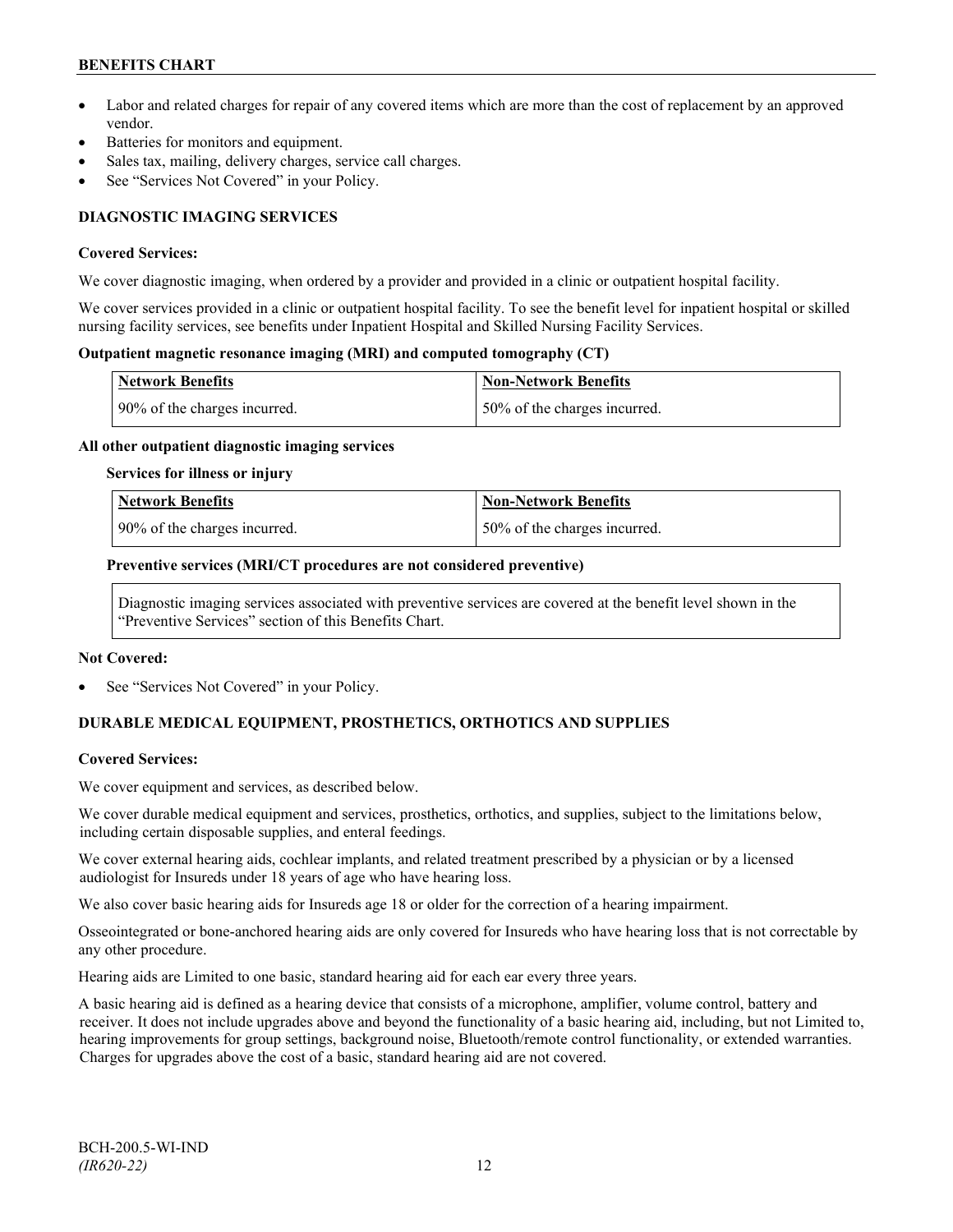Diabetic equipment and supplies are covered under the "Diabetic Equipment and Supplies" section.

| <b>Network Benefits</b>      | <b>Non-Network Benefits</b>  |
|------------------------------|------------------------------|
| 90% of the charges incurred. | 50% of the charges incurred. |

#### **Special dietary treatment for phenylketonuria (PKU) if it meets our medical coverage criteria**

| Network Benefits             | <b>Non-Network Benefits</b>  |
|------------------------------|------------------------------|
| 90% of the charges incurred. | 50% of the charges incurred. |

#### **Oral amino acid based elemental formula if it meets our medical coverage criteria**

| <b>Network Benefits</b>      | Non-Network Benefits         |
|------------------------------|------------------------------|
| 90% of the charges incurred. | 50% of the charges incurred. |

#### **Limitations:**

Coverage of durable medical equipment is Limited by the following.

- Payment will not exceed the cost of an alternate piece of equipment or service that is effective and medically necessary.
- For prosthetic benefits, other than oral appliances for cleft lip and cleft palate, payment will not exceed the cost of an alternate piece of equipment or service that is effective, medically necessary and enables Insureds to conduct standard activities of daily living.
- We reserve the right to determine if an item will be approved for rental vs. purchase.
- We require that certain diabetic supplies and equipment be purchased at a pharmacy.
- Covered services and supplies are based on established medical policies which are subject to periodic review and modification by the medical directors. Our medical policy for diabetic supplies includes information on our required models and brands. These medical policies (medical coverage criteria) are available by calling Member Services, or logging on to your "*my*HealthPartners" account at [healthpartners.com.](http://www.healthpartners.com/)

## **Not Covered:**

Items which are not eligible for coverage include, but are not Limited to:

- Replacement or repair of any covered items, if the items are (i) damaged or destroyed by misuse, abuse or carelessness, (ii) lost; or (iii) stolen.
- Duplicate or similar items.
- Labor and related charges for repair of any covered items which are more than the cost of replacement by an approved vendor.
- Sales tax, mailing, delivery charges, service call charges.
- Items which are primarily educational in nature or for hygiene, vocation, comfort, convenience or recreation.
- Communication aids or devices: equipment to create, replace or augment communication abilities including, but not Limited to, speech processors, receivers, communication boards, or computer or electronic assisted communication.
- Implantable and osseointegrated or bone-anchored hearing aids and their fitting, except as specifically described in this Benefits Chart. This exclusion does not apply to cochlear implants.
- Eyeglasses, contact lenses and their fitting, measurement and adjustment, except as specifically described in this Benefits Chart.
- Hair prostheses (wigs).
- Household equipment which primarily has customary uses other than medical, such as, but not Limited to, exercise cycles, air purifiers, central or unit air conditioners, water purifiers, non-allergenic pillows, mattresses or waterbeds.
- Household fixtures including, but not Limited to, escalators or elevators, ramps, swimming pools and saunas.
- Modifications to the structure of the home including, but not Limited to, wiring, plumbing or charges for installation of equipment.
- Vehicle, car or van modifications including, but not Limited to, hand brakes, hydraulic lifts and car carrier.
- Rental equipment while owned equipment is being repaired by non-contracted vendors, beyond one month rental of medically necessary equipment.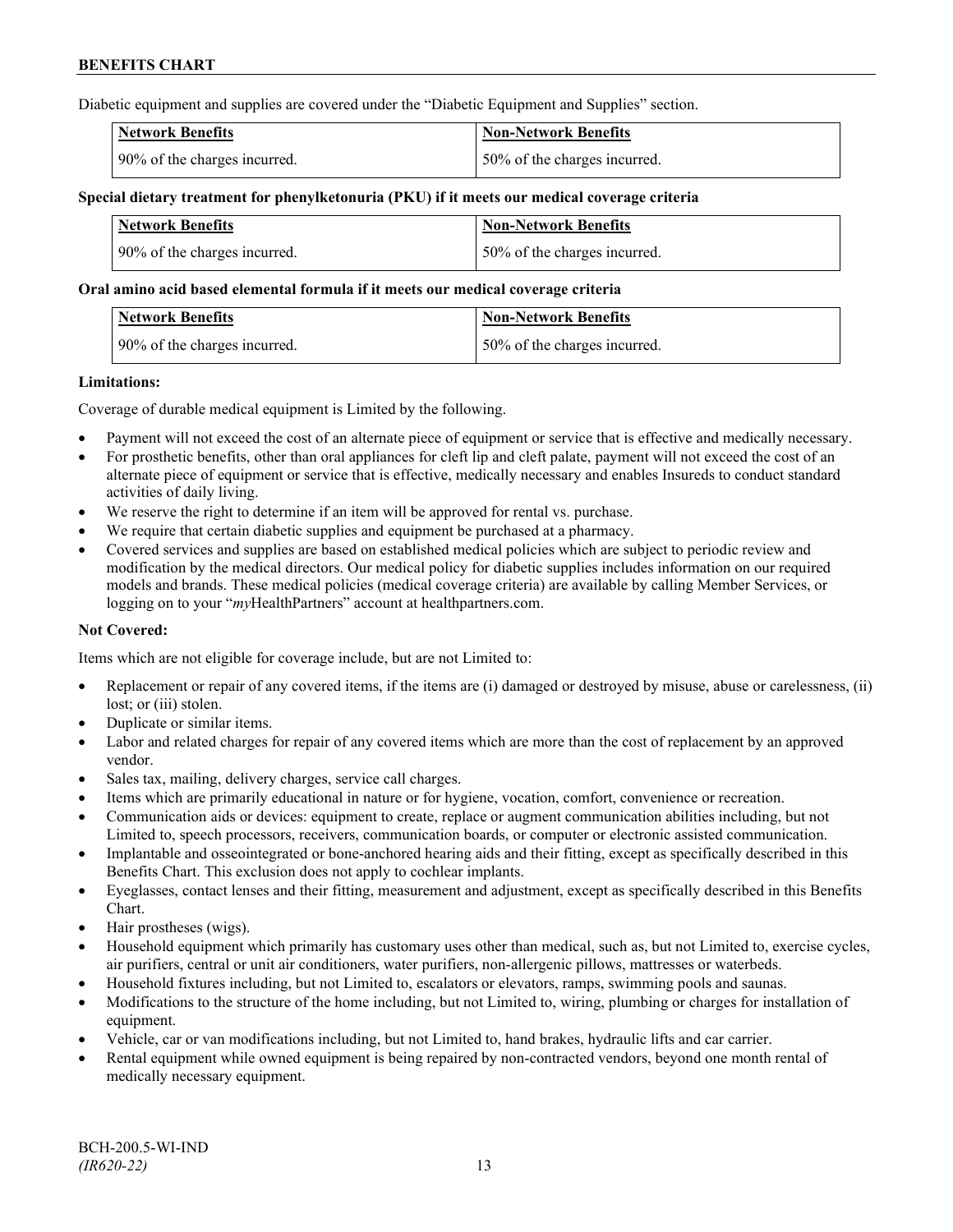## **BENEFITS CHART**

- Other equipment and supplies, including, but not Limited to assistive devices, that we determine are not eligible for coverage.
- See "Services Not Covered" in your Policy.

## **EMERGENCY AND URGENTLY NEEDED CARE SERVICES**

## **Covered Services:**

We cover services for emergency care and urgently needed care if the services are otherwise eligible for coverage under your Policy.

**Urgently needed care.** These are services to treat an unforeseen illness or injury that:

- are required in order to prevent a serious deterioration in your health, and
- cannot be delayed until the next available clinic or office hours.

| <b>Network Benefits</b>      | <b>Non-Network Benefits</b>  |
|------------------------------|------------------------------|
| 90% of the charges incurred. | 50% of the charges incurred. |

## **First four visits**

| If any of the first four visits are urgent care visits or<br>office visits, they are covered at 100%, subject to a<br>copayment of \$15 per visit, not subject to the<br>deductible.                                           |  |
|--------------------------------------------------------------------------------------------------------------------------------------------------------------------------------------------------------------------------------|--|
| If any of the first four visits are convenience clinic<br>visits, telephone visits or E-visits (other than<br>Virtuwell), they are covered at 100%, subject to a<br>copayment of \$5 per visit, not subject to the deductible. |  |
| Then services will be covered at the deductible and<br>coinsurance and/or copayment indicated for urgent care<br>visits, office visits, convenience clinic visits, telephone<br>visits or E-visits (other than Virtuwell).     |  |
| Physician services are included; however, charges for<br>office procedures, laboratory, radiology and other<br>ancillary services are not included and will be subject<br>to the deductible and coinsurance and/or copayment.  |  |

**Emergency care.** These are services to treat:

- the sudden, unexpected onset of illness or injury which, if left untreated or unattended until the next available clinic or office hours, would result in hospitalization, or
- a condition requiring professional health services immediately necessary to preserve life or stabilize health.

Emergency care includes emergency services as defined in Division BB, Title I, Section 102 of the Consolidated Appropriations Act of 2021.

When reviewing claims for coverage of emergency services, our medical director will take into consideration a reasonable layperson's belief that the circumstances required immediate medical care that could not wait until the next working day or next available clinic appointment.

**Emergency care in a hospital emergency room, including professional services of a physician**

| <b>Network Benefits</b>      | <b>Non-Network Benefits</b> |
|------------------------------|-----------------------------|
| 90% of the charges incurred. | See Network Benefits.       |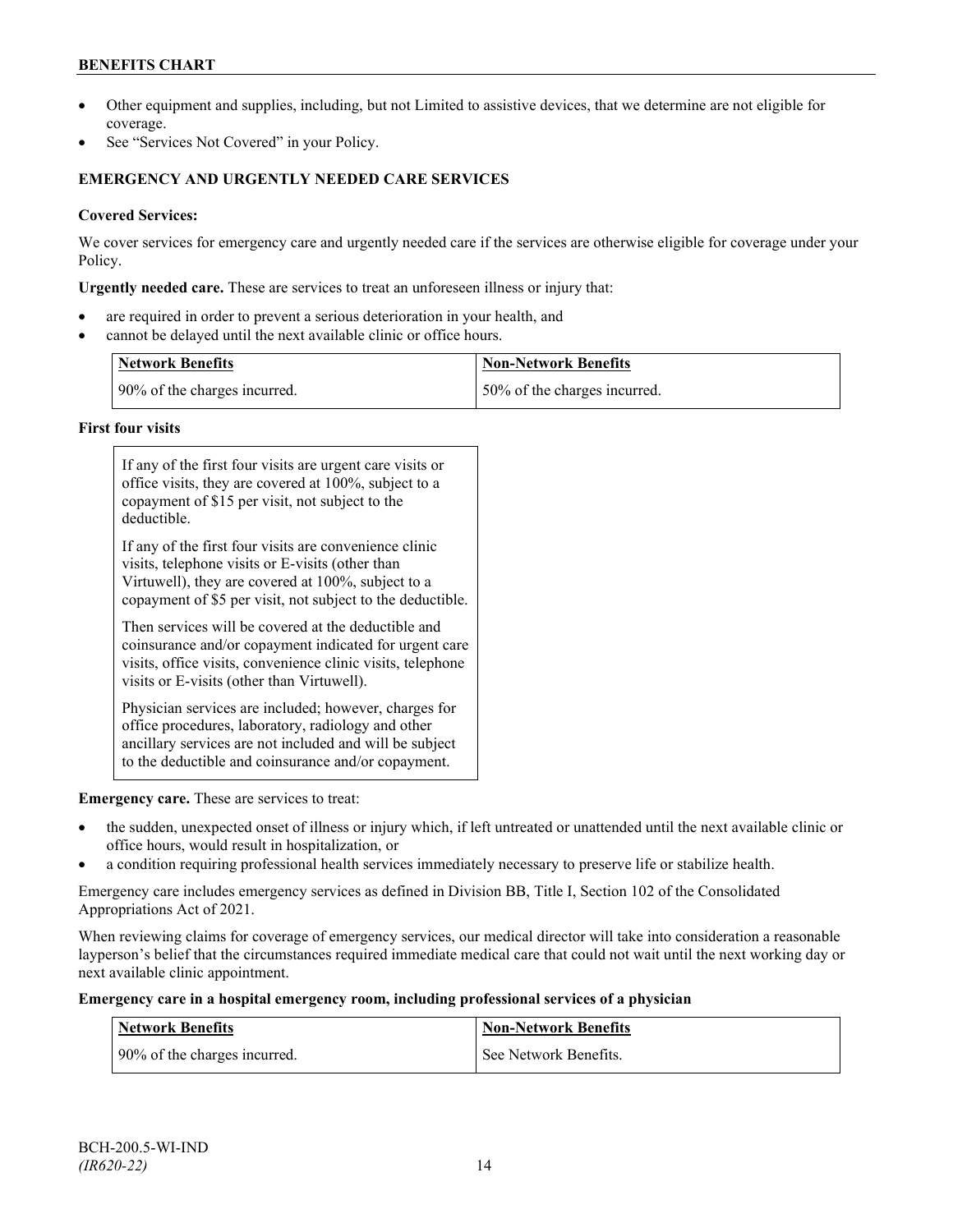## **Inpatient emergency care in a hospital**

| <b>Network Benefits</b>      | <b>Non-Network Benefits</b> |
|------------------------------|-----------------------------|
| 90% of the charges incurred. | See Network Benefits.       |

#### **Not Covered:**

• See "Services Not Covered" in your Policy.

## **GENE THERAPY**

#### **Covered Services:**

We cover gene therapy treatment that meets our current medical coverage criteria.

| <b>Network Benefits</b>                                                                                                                                                                                 | <b>Non-Network Benefits</b> |
|---------------------------------------------------------------------------------------------------------------------------------------------------------------------------------------------------------|-----------------------------|
| Coverage level is same as corresponding Network<br>Benefit, depending on type of service provided, such as<br>Office Visits for Illness or Injury, Inpatient or<br><b>Outpatient Hospital Services.</b> | No coverage.                |

#### **Limitations:**

- Gene therapy must be provided by a designated provider.
- Specific types of gene therapy are Limited to therapies and conditions specified in our medical coverage criteria.

#### **Not Covered:**

See "Services Not Covered" in your Policy.

## **HEALTH EDUCATION**

#### **Covered Services:**

We cover education for preventive services and education for the management of chronic health problems (such as diabetes).

| <b>Network Benefits</b>                                     | <b>Non-Network Benefits</b>  |
|-------------------------------------------------------------|------------------------------|
| 100% of the charges incurred.<br>Deductible does not apply. | 50% of the charges incurred. |

#### **Not Covered:**

• See "Services Not Covered" in your Policy.

## **HOME-BASED COMPREHENSIVE HEALTH RISK ASSESSMENT**

#### **Covered Services:**

If you meet our criteria for coverage, you may qualify for our home-based comprehensive health risk assessment program. The program covers a health assessment with a designated nurse practitioner.

| <b>Network Benefits</b>                                     | <b>Non-Network Benefits</b> |
|-------------------------------------------------------------|-----------------------------|
| 100% of the charges incurred.<br>Deductible does not apply. | No coverage.                |

#### **Not Covered:**

See "Services Not Covered" in your Policy.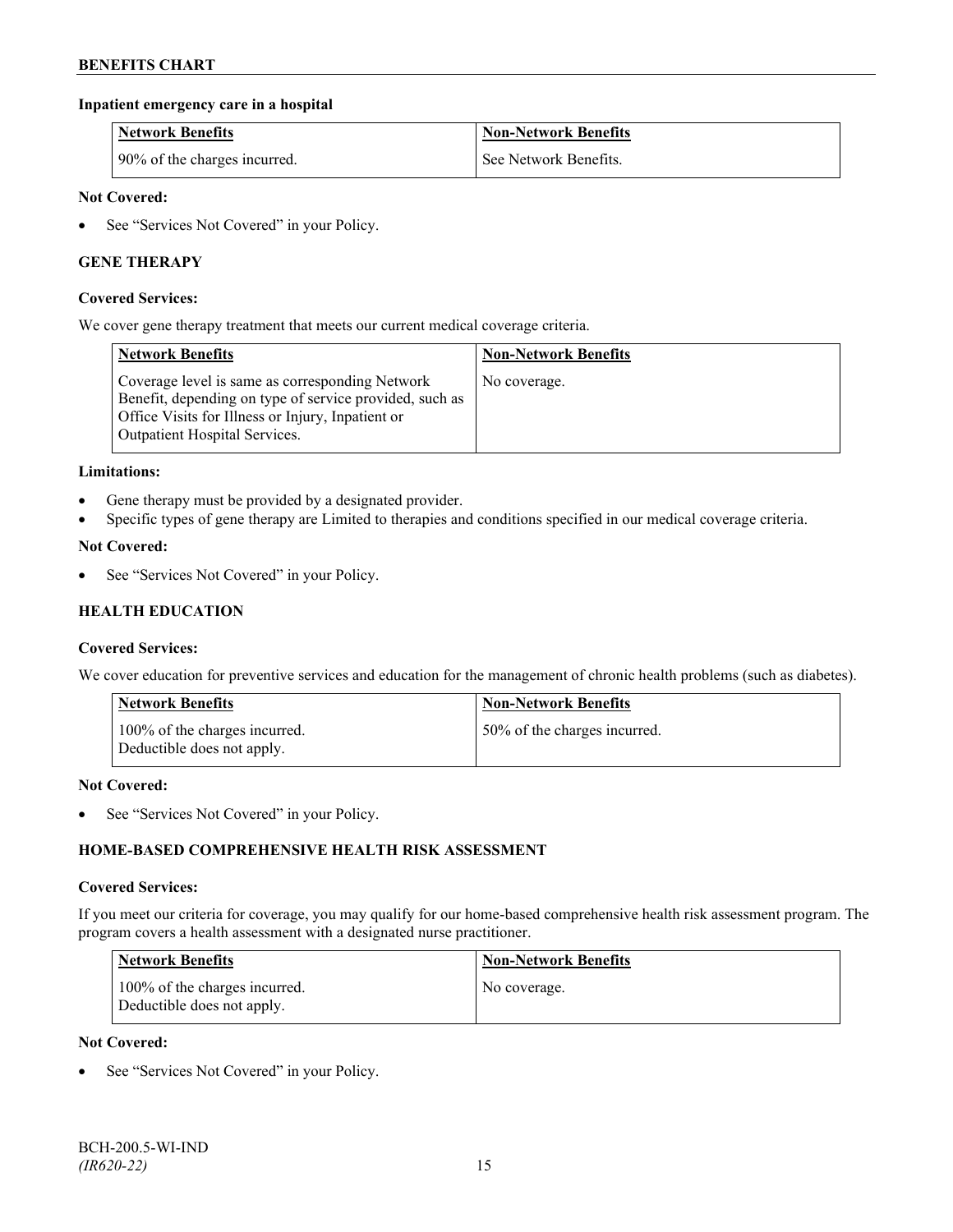## **HOME HEALTH SERVICES**

## **Covered Services:**

We cover skilled nursing services, physical therapy, occupational therapy, speech therapy, respiratory therapy and other therapeutic services, non-routine prenatal and routine postnatal well child visits (as described in our medical coverage criteria), phototherapy services for newborns, home health aide services and other eligible home health services when provided in your home, if you are homebound (i.e., unable to leave home without considerable effort due to a medical condition). Lack of transportation does not constitute homebound status. For phototherapy services for newborns and high risk prenatal services, supplies and equipment are included.

We cover total parenteral nutrition/intravenous ("TPN/IV") therapy, equipment, supplies and drugs in connection with IV therapy. IV line care kits are covered under Durable Medical Equipment.

We cover palliative care benefits. Palliative care includes symptom management, education and establishing goals of care. We waive the requirement that you be homebound for a Limited number of home visits for palliative care (as shown in this Benefits Chart), if you have a life-threatening, non-curable condition which has a prognosis of survival of two years or less. Additional palliative care visits are eligible under the home health services benefit if you are homebound and meet all other requirements defined in this section.

You do not need to be homebound to receive total parenteral nutrition/intravenous ("TPN/IV") therapy.

Home health services are eligible and covered only when:

- medically necessary; and
- provided as rehabilitative care, terminal care or maternity care; and
- ordered by a physician, and included in the written home care plan.

#### **Physical therapy, occupational therapy, speech therapy, respiratory therapy, home health aide services and palliative care**

| <b>Network Benefits</b>      | <b>Non-Network Benefits</b> |
|------------------------------|-----------------------------|
| 90% of the charges incurred. | No coverage.                |

## **TPN/IV therapy, skilled nursing services, non-routine prenatal/postnatal services and phototherapy**

| Network Benefits             | <b>Non-Network Benefits</b> |
|------------------------------|-----------------------------|
| 90% of the charges incurred. | No coverage.                |

Each 24-hour visit (or shifts up to 24-hour visits) equals one visit and counts toward the Maximum visits for all other services shown below. Any visit that lasts less than 24 hours regardless of the length of the visit, will count as one visit toward the Maximum visits for all other services shown below. All visits must be medically necessary and benefit eligible.

#### **Routine postnatal well child visits**

| Network Benefits                                            | <b>Non-Network Benefits</b>  |
|-------------------------------------------------------------|------------------------------|
| 100% of the charges incurred.<br>Deductible does not apply. | 50% of the charges incurred. |

#### **Maximum visits for palliative care:**

If you are eligible to receive palliative care in the home and you are not homebound, there is a maximum of 12 visits per calendar year.

#### **Maximum visits for all services other than palliative care:**

| Network Benefits             | Non-Network Benefits |
|------------------------------|----------------------|
| 60 visits per calendar year. | No coverage.         |

The routine postnatal well child visits do not count toward the visit limit.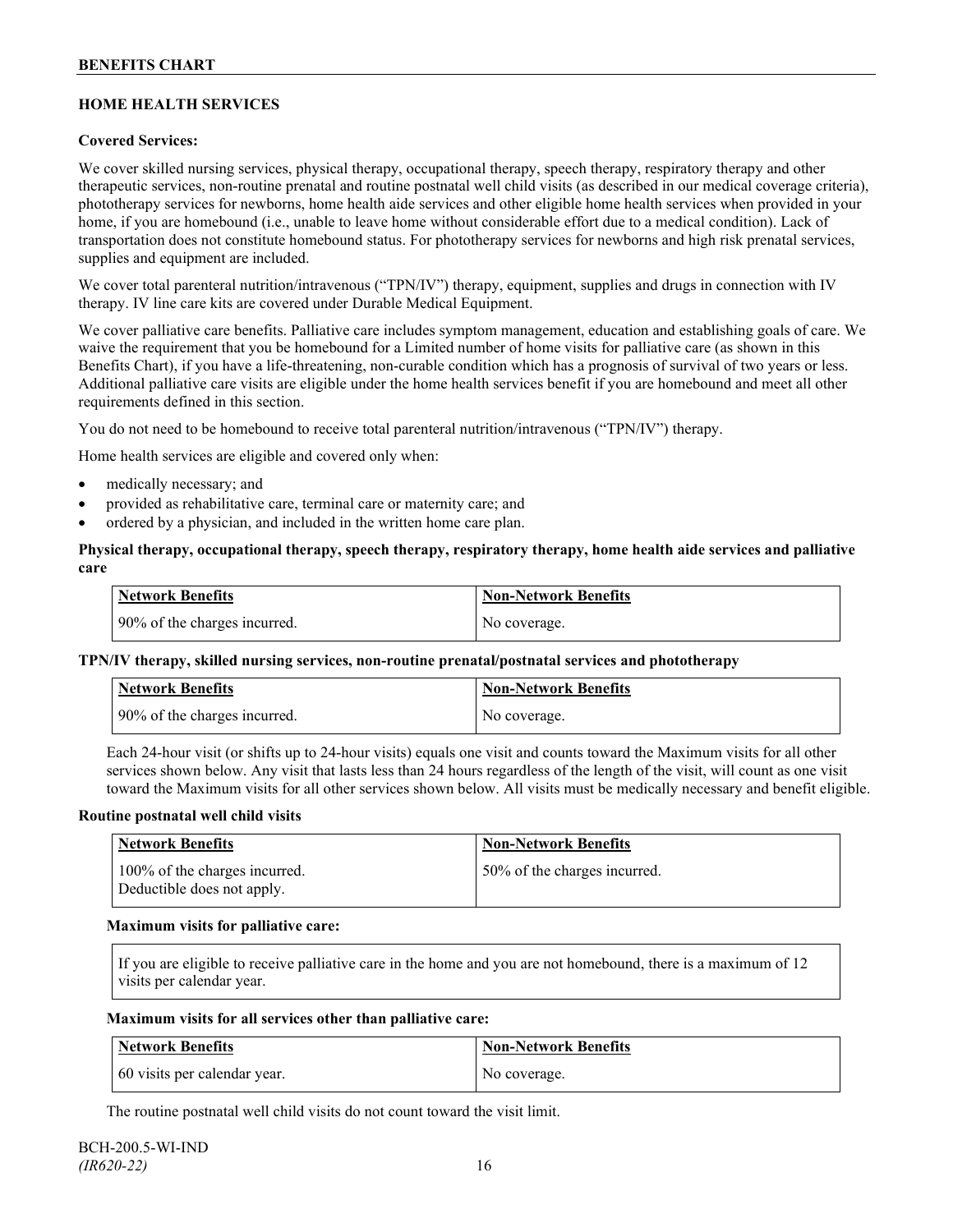## **Limitations:**

- Home health services are not provided as a substitute for a primary caregiver in the home or as relief (respite) for a primary caregiver in the home. We will not reimburse family members or residents in your home for the above services.
- A service shall not be considered a skilled nursing service merely because it is performed by, or under the direct supervision of, a licensed nurse. Where a service (such as tracheotomy suctioning or ventilator monitoring) or like services, can be safely and effectively performed by a non-medical person (or self-administered), without the direct supervision of, a licensed nurse, the service shall not be regarded as a skilled nursing service, whether or not a skilled nurse actually provides the service. The unavailability of a competent person to provide a non-skilled service shall not make it a skilled service when a skilled nurse provides it. Only the skilled nursing component of so-called "blended" services (i.e. services which include skilled and non-skilled components) are covered under this Benefits Chart.

## **Not Covered:**

- Home Health Services by a Non-Network provider.
- Financial or legal counseling services.
- Housekeeping or meal services in your home.
- Private duty nursing services.
- Services provided by a family member or enrollee, or a resident in the enrollee's home.
- Vocational rehabilitation and recreational or educational therapy. Recreation therapy is therapy provided solely for the purpose of recreation, including, but not Limited to: (a) requests for physical therapy or occupational therapy to improve athletic ability, and (b) braces or guards to prevent sports injuries.
- See "Services Not Covered" in your Policy.

## **HOME HOSPICE SERVICES**

## **Applicable Definitions:**

**Part-time.** This is up to two hours of service per day, more than two hours is considered continuous care.

**Continuous Care.** This is from two to twelve hours of service per day provided by a registered nurse, licensed practical nurse, or home health aide, during a period of crisis in order to maintain a terminally ill patient at home.

**Appropriate Facility.** This is a nursing home, hospice residence, or other inpatient facility.

**Custodial Care Related to Hospice Services.** This means providing assistance in the activities of daily living and the care needed by a terminally ill patient which can be provided by primary caregiver (i.e., family member or friend) who is responsible for the patient's home care.

## **Covered Services:**

**Home hospice program:** We cover the services described below if you are terminally ill and accepted as a home hospice program participant. You must meet the eligibility requirements of the program, and elect to receive services through the home hospice program. The services will be provided in your home, with inpatient care available when medically necessary as described below. If you elect to receive hospice services, you do so in lieu of curative treatment for your terminal illness for the period you are enrolled in the home hospice program.

**Eligibility:** In order to be eligible to be enrolled in the home hospice program, you must: (1) be a terminally ill patient (prognosis of six months or less); (2) have chosen a palliative treatment focus (i.e., emphasizing comfort and supportive services rather than treatment attempting to cure the disease or condition); and (3) continue to meet the terminally ill prognosis as reviewed by our medical director or his or her designee over the course of care. You may withdraw from the home hospice program at any time.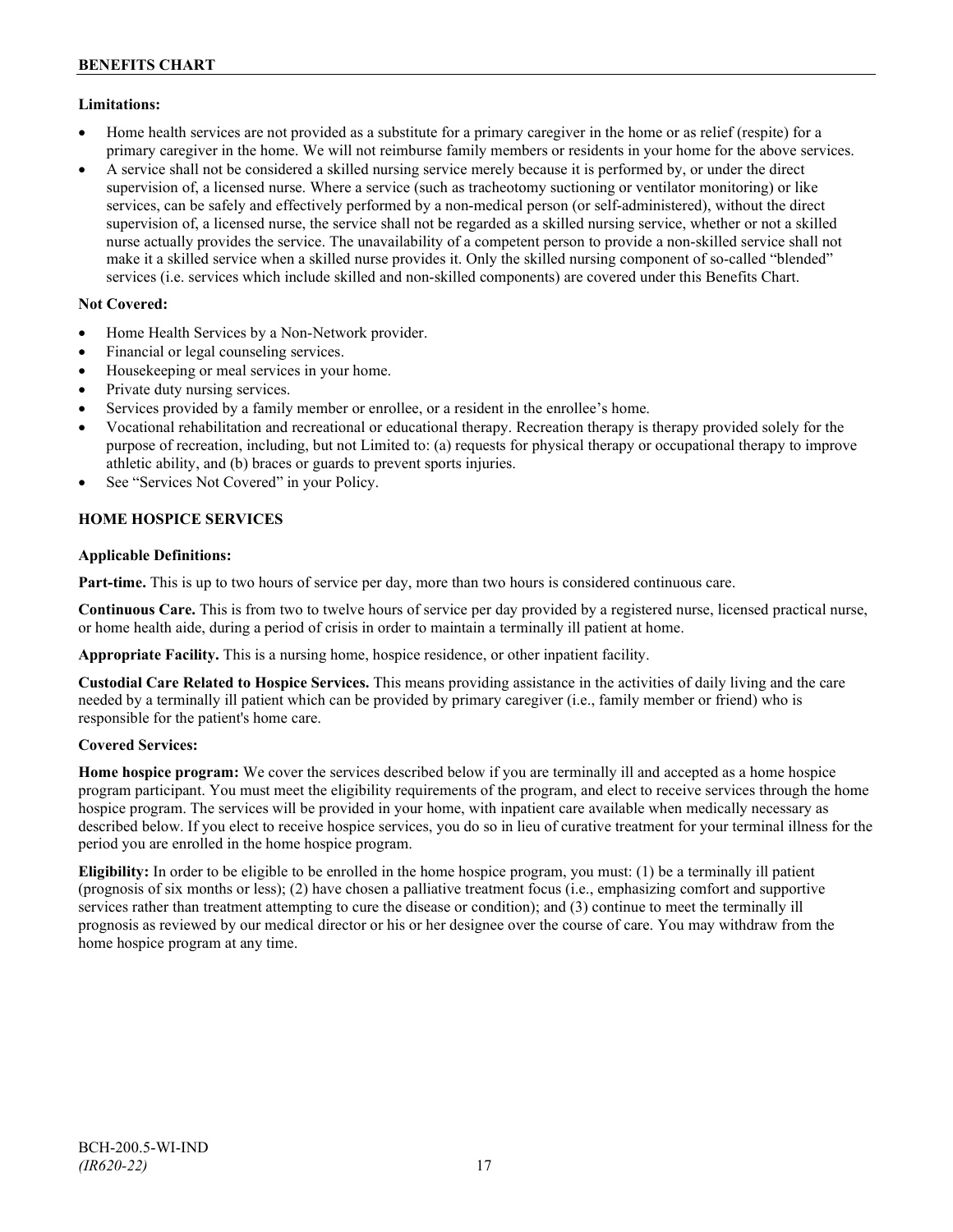## **BENEFITS CHART**

**Eligible services:** Hospice services include the following services provided in accordance with an approved hospice treatment plan:

- Home Health Services:
	- o Part-time care provided in your home by an interdisciplinary hospice team (which may include a physician, nurse, social worker, and spiritual counselor) and medically necessary home health services are covered.
	- o One or more periods of continuous care in your home or in a setting which provides day care for pain or symptom management, when medically necessary, will be covered.
- Inpatient Services: We cover medically necessary inpatient services.
- Other Services:
	- Respite care is covered for care in your home or in an appropriate facility, to give your primary caregivers (i.e., family members or friends) rest and/or relief when necessary in order to maintain a terminally ill patient at home*.*
	- o Medically necessary medications for pain and symptom management.
	- o Semi-electric hospital beds and other durable medical equipment are covered.
	- Emergency and non-emergency care is covered.

| Network Benefits             | <b>Non-Network Benefits</b> |
|------------------------------|-----------------------------|
| 90% of the charges incurred. | No coverage.                |

Respite care is Limited to 5 days per episode, and respite care and continuous care combined are Limited to 30 days.

#### **Not Covered:**

- Home Hospice Services by a Non-Network provider.
- Financial or legal counseling services.
- Housekeeping or meal services in your home.
- Custodial or maintenance care related to hospice services, whether provided in the home or in a nursing home.
- Any service not specifically described as covered services under this home hospice services benefits.
- Any services provided by members of your family or residents in your home.
- See "Services Not Covered" in your Policy.

## **HOSPITAL AND SKILLED NURSING FACILITY SERVICES**

#### **Covered Services:**

We cover services as described below.

#### **Medical or surgical hospital services**

**Inpatient hospital services:** We cover the following medical or surgical services, for the treatment of acute illness or injury, which require the level of care only provided in an acute care facility. These services must be authorized by a physician.

Inpatient hospital services include: room and board; the use of operating or maternity delivery rooms; intensive care facilities; newborn nursery facilities; general nursing care, anesthesia, laboratory and diagnostic imaging services, radiation therapy, physical therapy, prescription drugs or other medications administered during treatment, blood and blood products (unless replaced), and blood derivatives, and other diagnostic or treatment related hospital services; physician and other professional medical and surgical services provided while in the hospital, including gender confirmation surgery that meets medical coverage criteria.

We cover, following a vaginal delivery, a minimum of 48 hours of inpatient care for the mother and newborn child. We cover, following a caesarean section delivery, a minimum of 96 hours of inpatient care for the mother and newborn child.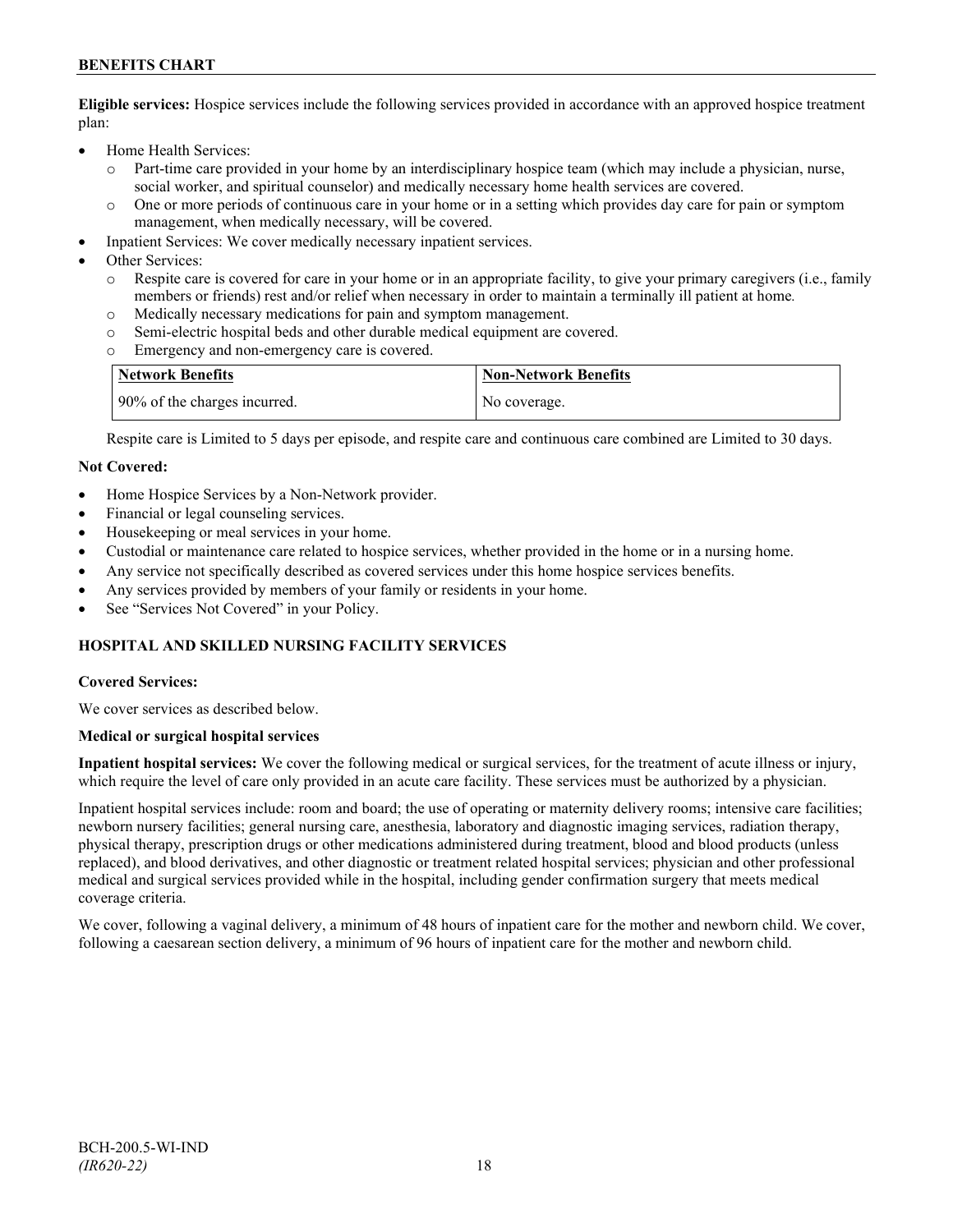Health insurance issuers generally may not, under Federal law, restrict benefits for any hospital length of stay in connection with childbirth for the mother of newborn child to less than 48 hours following a vaginal delivery, or less than 96 hours following a caesarean section. However, Federal law generally does not prohibit the mother's or newborn's attending provider, after consulting with the mother, from discharging the mother or her newborn earlier than 48 hours (or 96 hours as applicable). In any case plans and issuers may not, under Federal law, require that a provider obtain authorization from the plan or the insurance issuer for prescribing a length of stay not in excess of 48 hours (or 96 hours).

| Network Benefits               | <b>Non-Network Benefits</b>  |
|--------------------------------|------------------------------|
| 1 90% of the charges incurred. | 50% of the charges incurred. |

Each Insured's admission or confinement, including that of a newborn child, is separate and distinct from the admission or confinement of any other Insured.

**Outpatient hospital, ambulatory care or surgical facility services:** We cover the following medical and surgical services, for diagnosis or treatment of illness or injury on an outpatient basis. These services must be authorized by a physician.

Outpatient services include: use of operating rooms, maternity delivery rooms or other outpatient departments, rooms or facilities; and the following outpatient services: general nursing care, anesthesia, laboratory and diagnostic imaging services, radiation therapy, physical therapy, drugs administered during treatment, blood and blood products (unless replaced), and blood derivatives, and other diagnostic or treatment related outpatient services; physician and other professional medical and surgical services provided while an outpatient, including colonoscopies, and gender confirmation surgery that meets medical coverage criteria.

To see the benefit level for diagnostic imaging services, laboratory services and physical therapy, see benefits under Diagnostic Imaging Services, Laboratory Services and Physical Therapy in this Benefits Chart.

| <b>Network Benefits</b>      | <b>Non-Network Benefits</b>  |
|------------------------------|------------------------------|
| 90% of the charges incurred. | 50% of the charges incurred. |

**Skilled nursing facility care:** We cover room and board, daily skilled nursing and related ancillary services for post-acute treatment and rehabilitative care of illness or injury that meets medical coverage criteria.

| <b>Network Benefits</b>                      | <b>Non-Network Benefits</b>                  |
|----------------------------------------------|----------------------------------------------|
| 90% of the charges incurred.                 | 50% of the charges incurred.                 |
| Limited to a 30 day maximum per confinement. | Limited to a 30 day maximum per confinement. |

Each day of services provided under the Network Benefits and Non-Network Benefits, combined, applies toward the maximum shown above.

## **Not Covered:**

- Services for items for personal convenience, such as television rental, are not covered.
- See "Services Not Covered" in your Policy.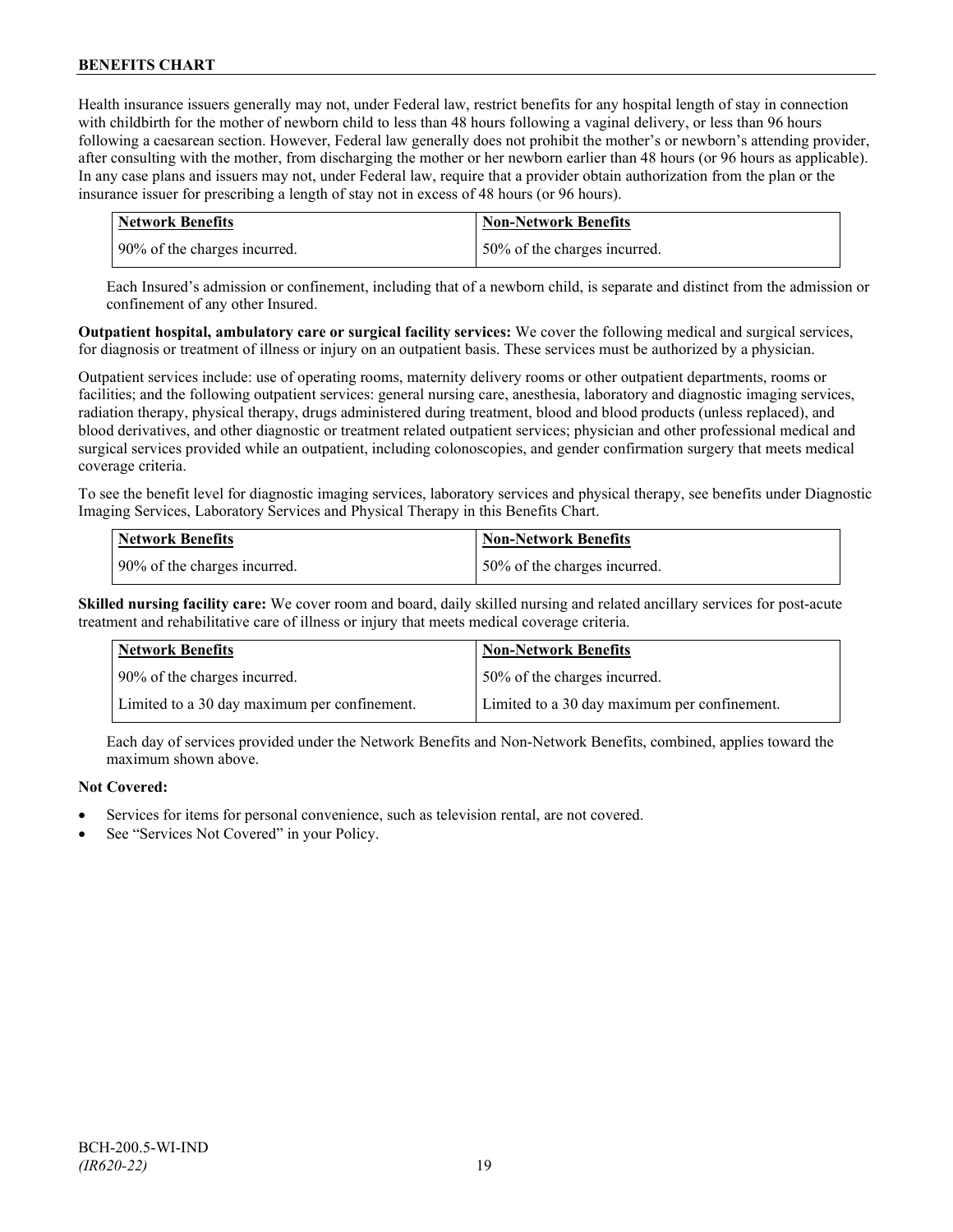## **INFERTILITY DIAGNOSIS**

## **Covered Services:**

We cover the diagnosis of infertility. These services include diagnostic procedures and tests provided in connection with an infertility evaluation, office visits and consultations to diagnose infertility.

| Network Benefits             | <b>Non-Network Benefits</b>  |
|------------------------------|------------------------------|
| 90% of the charges incurred. | 50% of the charges incurred. |

Coverage is Limited to office visits and consultations to diagnose infertility. Treatment is not covered.

## **Not Covered:**

- Infertility/fertility treatment, including, but not limited to, office visits, laboratory services, diagnostic imaging services, and fertility drugs, reversal of sterilization, and sperm, ova or embryo acquisition, retrieval or storage; however, we do cover office visits and consultations to diagnose infertility.
- Services related to the establishment of surrogate pregnancy and fees for a surrogate. However, pregnancy and maternity services are covered for an Insured under this Benefits Chart, including a surrogate pregnancy.
- See "Services Not Covered" in your Policy.

## **LABORATORY SERVICES**

#### **Covered Services:**

We cover laboratory tests when ordered by a provider and provided in a clinic or outpatient hospital facility. This includes blood tests to detect lead exposure in children between the ages of 6 months and 72 months.

To see the benefit level for inpatient hospital or skilled nursing facility services, see benefits under Inpatient Hospital and Skilled Nursing Facility Services in this Benefits Chart.

**Prostate-specific antigen (PSA) testing.** We cover prostate cancer screening for men 40 years of age or over who are symptomatic or in a high-risk category and for all men 50 years of age or older.

| Network Benefits             | Non-Network Benefits         |
|------------------------------|------------------------------|
| 90% of the charges incurred. | 50% of the charges incurred. |

#### **All other laboratory services**

#### **Services for illness or injury**

| <b>Network Benefits</b>      | <b>Non-Network Benefits</b>  |
|------------------------------|------------------------------|
| 90% of the charges incurred. | 50% of the charges incurred. |

#### **Preventive services**

Laboratory services associated with preventive services are covered at the benefit level shown in the "Preventive Services" section of this Benefits Chart.

#### **Not Covered:**

See "Services Not Covered" in your Policy.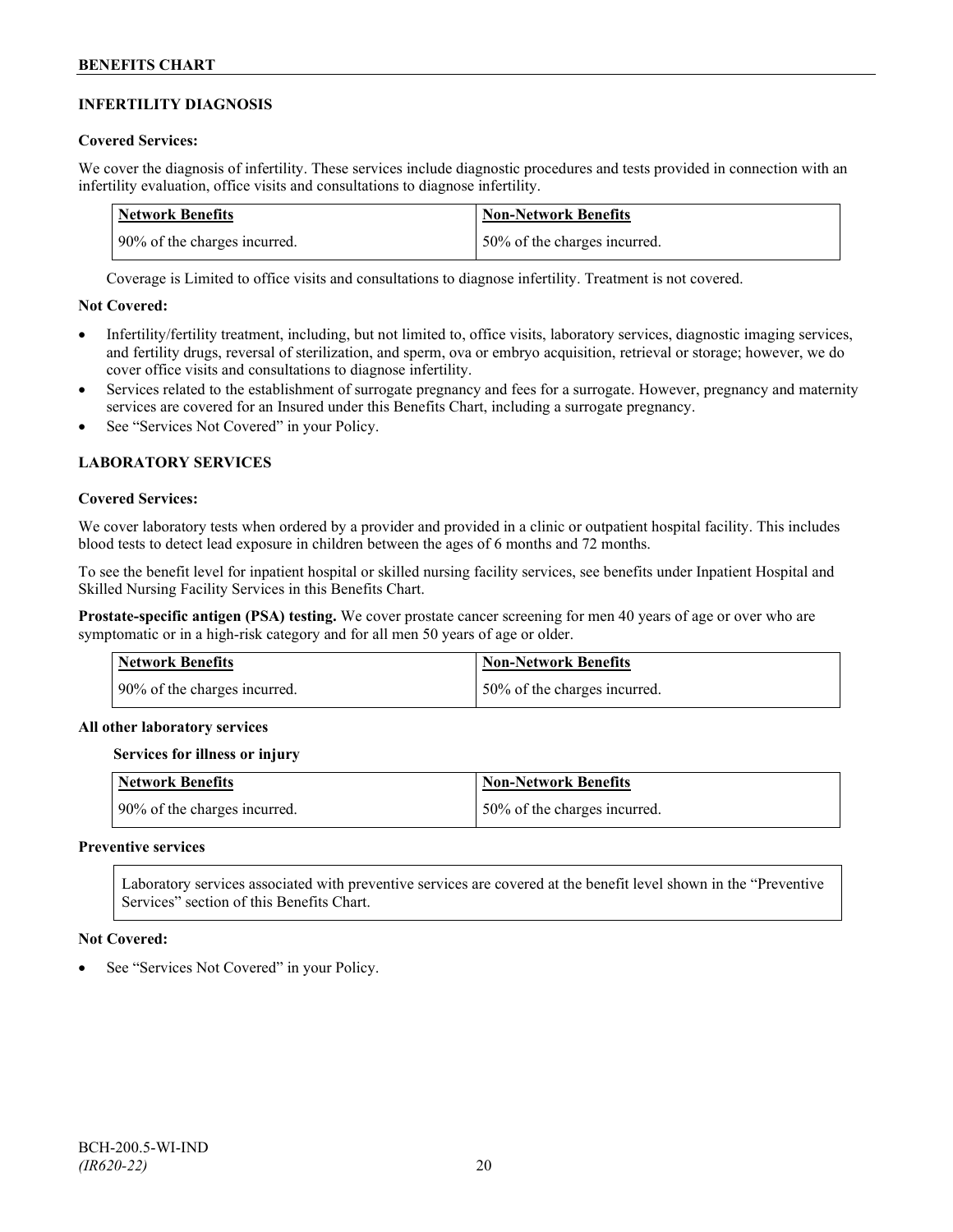## **MASTECTOMY RECONSTRUCTION BENEFIT**

## **Covered Services:**

We cover reconstruction of the breast on which the mastectomy has been performed; surgery and reconstruction of the other breast to produce symmetrical appearance, and prostheses and physical complications of all stages of mastectomy, including lymphedemas.

| <b>Network Benefits</b>                               | <b>Non-Network Benefits</b>                           |
|-------------------------------------------------------|-------------------------------------------------------|
| Coverage level is same as corresponding Network       | Coverage level is same as corresponding Non-Network   |
| Benefits, depending on type of service provided, such | Benefits, depending on type of service provided, such |
| as Office Visits for Illness or Injury, Inpatient or  | as Office Visits for Illness or Injury, Inpatient or  |
| Outpatient Hospital Services.                         | Outpatient Hospital Services.                         |

## **Not Covered:**

See "Services Not Covered" in your Policy.

## **MEDICATION THERAPY DISEASE MANAGEMENT PROGRAM**

## **Covered Services:**

If you meet our criteria for coverage, you may qualify for our Medication Therapy Disease Management Program.

The program covers consultations with a designated Network pharmacist.

Covered services are based on established medical policies, which are subject to periodic review and modification by the medical directors. These medical policies (medical coverage criteria) are available by calling Member Services, or logging on to your "*my*HealthPartners" account at [healthpartners.com.](http://www.healthpartners.com/)

| <b>Network Benefits</b>                                     | <b>Non-Network Benefits</b> |
|-------------------------------------------------------------|-----------------------------|
| 100% of the charges incurred.<br>Deductible does not apply. | No coverage.                |

## **Not Covered:**

See "Services Not Covered" in your Policy.

## **OFFICE VISITS FOR ILLNESS OR INJURY**

## **Covered Services:**

We cover the following when medically necessary: professional medical and surgical services and related supplies, including biofeedback, of physicians and other health care providers; blood and blood products (unless replaced) and blood derivatives.

We cover diagnosis and treatment of illness or injury to the eyes. Where contact or eye glass lenses are prescribed as medically necessary for the post-operative treatment of cataracts or for the treatment of aphakia, acute or chronic corneal pathology or keratoconus, we cover the initial evaluation, lenses and fitting. Insureds must pay for lens replacement beyond the initial pair.

Services received via video, e-visit or telephone are covered under the "Telehealth/Telemedicine Services" section.

## **Office visits**

| Network Benefits             | <b>Non-Network Benefits</b>  |
|------------------------------|------------------------------|
| 90% of the charges incurred. | 50% of the charges incurred. |

## **Convenience clinics**

| <b>Network Benefits</b>      | <b>Non-Network Benefits</b>  |
|------------------------------|------------------------------|
| 90% of the charges incurred. | 50% of the charges incurred. |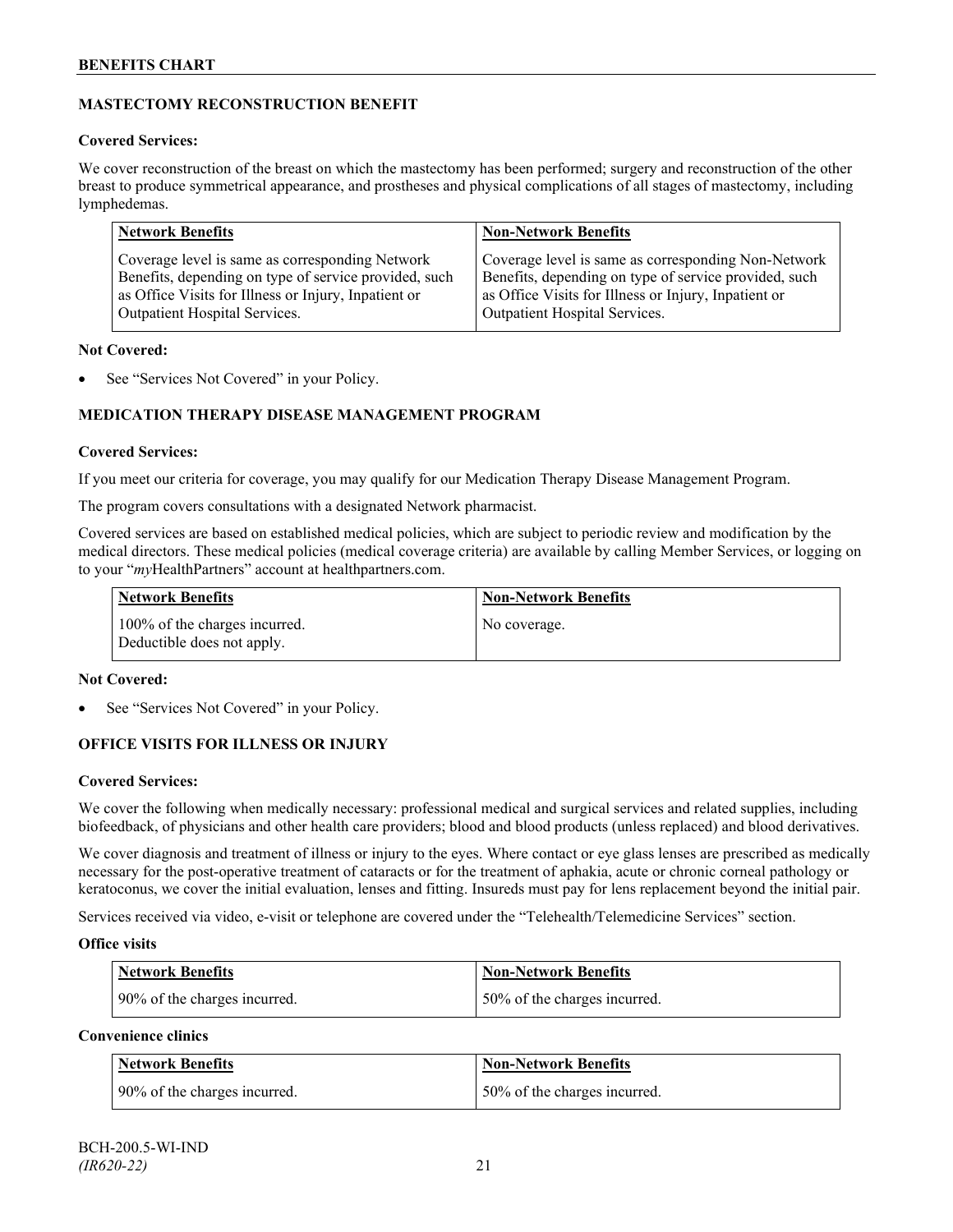## **First four visits**

If any of the first four visits are urgent care visits or office visits, they are covered at 100%, subject to a copayment of \$15 per visit, not subject to the deductible.

If any of the first four visits are convenience clinic visits, telephone visits or E-visits (other than Virtuwell), they are covered at 100%, subject to a copayment of \$5 per visit, not subject to the deductible.

Then services will be covered at the deductible and coinsurance and/or copayment indicated for urgent care visits, office visits, convenience clinic visits, telephone visits or E-visits (other than Virtuwell).

Physician services are included; however, charges for office procedures, laboratory, radiology and other ancillary services are not included and will be subject to the deductible and coinsurance and/or copayment.

## **Injections administered in a physician's office, other than immunizations**

## **Allergy injections**

| Network Benefits             | <b>Non-Network Benefits</b>  |
|------------------------------|------------------------------|
| 90% of the charges incurred. | 50% of the charges incurred. |

#### **All other injections**

| <b>Network Benefits</b>      | Non-Network Benefits         |
|------------------------------|------------------------------|
| 90% of the charges incurred. | 50% of the charges incurred. |

## **Not Covered:**

- Court ordered treatment, except as described in this Benefits Chart. Any resulting court ordered treatment for mental health services will be subject to the Policy's requirement for medical necessity.
- See "Services Not Covered" in your Policy.

## **PEDIATRIC EYEWEAR**

## **Covered Services:**

We cover pediatric eyewear for children.

Routine eye exams are covered under the "Preventive Services" section.

| <b>Network Benefits</b>      | <b>Non-Network Benefits</b> |
|------------------------------|-----------------------------|
| 90% of the charges incurred. | No coverage.                |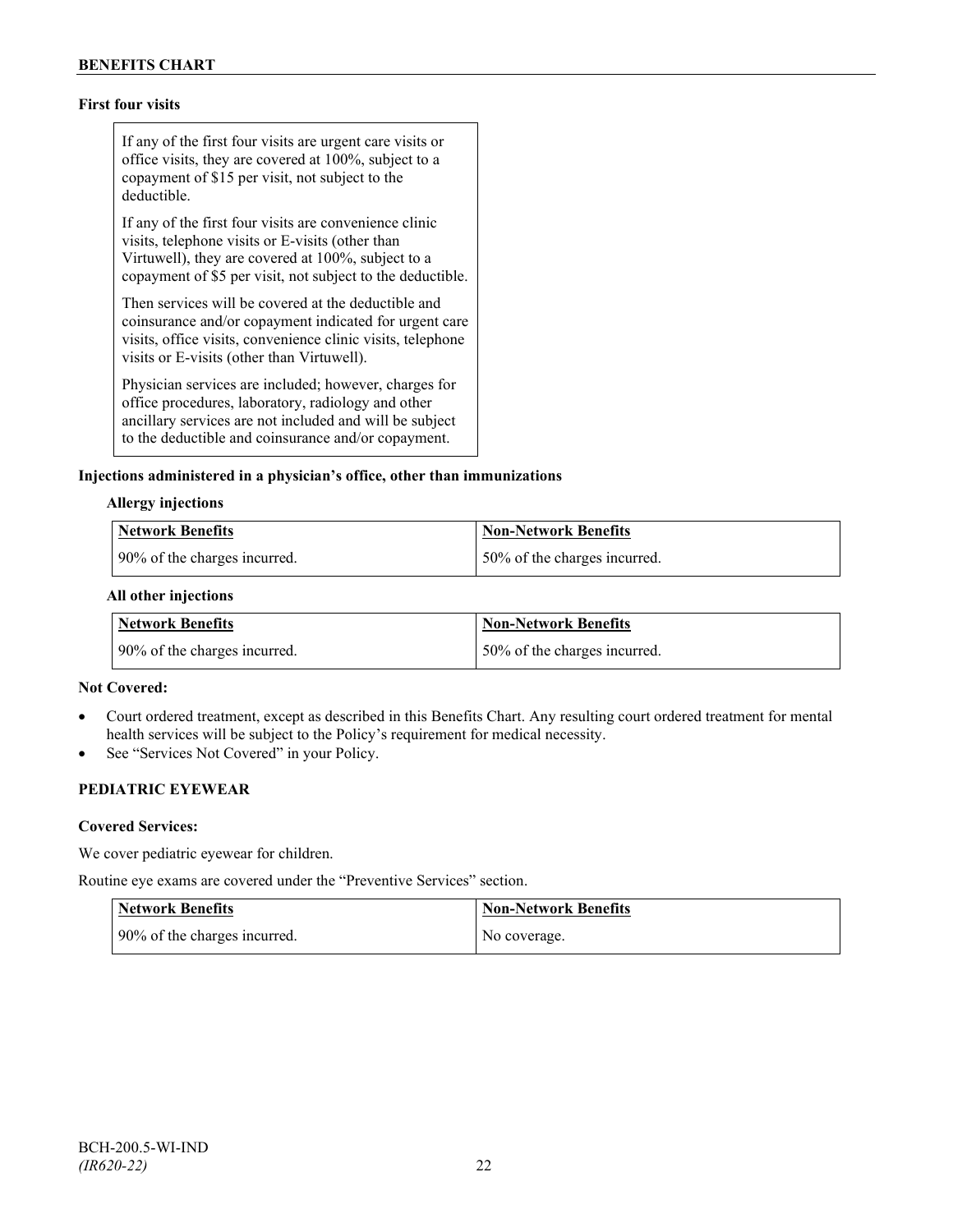## **Limitations:**

- Coverage under this provision will continue until the end of the month in which the child turns 19.
- Limited to one of the following per calendar year:
	- o one pair of eyeglasses including one set of prescription lenses, frames from the designated eyewear collection, and anti scratch coating; or
	- o one pair of non-disposable contact lenses; or
	- o a one year supply of disposable contact lenses.
- Contact lens fittings are limited to two per calendar year.

## **Not Covered:**

- Frames that are not included in the designated eyewear collection are not covered. However, one pair of lenses will be covered if a member chooses frames outside the designated eyewear collection.
- More than one pair of lenses or frames or non-disposable contacts per calendar year, regardless of the reason. This includes replacement of eyeglasses or contact lenses due to loss, breakage, theft, or change in prescription.
- Safety glasses or goggles for sports or vocational reasons.
- Upgrades including, but not limited to, UV protection and no-line multifocal lenses.
- See "Services Not Covered" in your Policy.

## **PHYSICAL THERAPY, OCCUPATIONAL THERAPY, SPEECH THERAPY AND OTHER SPECIFIED THERAPIES**

## **Covered Services:**

We cover the following physical therapy, occupational therapy and speech therapy services:

- Medically necessary rehabilitative care to correct the effects of illness or injury.
- Habilitative services rendered for congenital, developmental or medical conditions which have significantly Limited the successful initiation of normal speech and normal motor development.

Massage therapy which is performed in conjunction with other treatment/modalities by a physical or occupational therapist, is part of a prescribed treatment plan and is not billed separately is covered.

We cover services provided in a clinic. We also cover physical therapy provided in an outpatient hospital facility. To see the benefit level for inpatient hospital or skilled nursing facility services, see benefits under "Inpatient Hospital and Skilled Nursing Facility Services".

## **Rehabilitative care**

| <b>Network Benefits</b>                                                                       | <b>Non-Network Benefits</b>                                                                   |
|-----------------------------------------------------------------------------------------------|-----------------------------------------------------------------------------------------------|
| 90% of the charges incurred.                                                                  | 50% of the charges incurred.                                                                  |
| Physical, Occupational and Speech Therapy are<br>Limited to 20 visits each per calendar year. | Physical, Occupational and Speech Therapy are<br>Limited to 20 visits each per calendar year. |

In addition to the services provided above, we cover a minimum of:

- 20 visits per calendar year for pulmonary rehabilitation therapy,
- 36 visits per calendar year for cardiac rehabilitation therapy,
- 30 visits per calendar year for post-cochlear implant aural therapy,
- 20 visits per calendar year for cognitive rehabilitation therapy.

The maximum number of visits are combined for Network Benefits and Non-Network Benefits.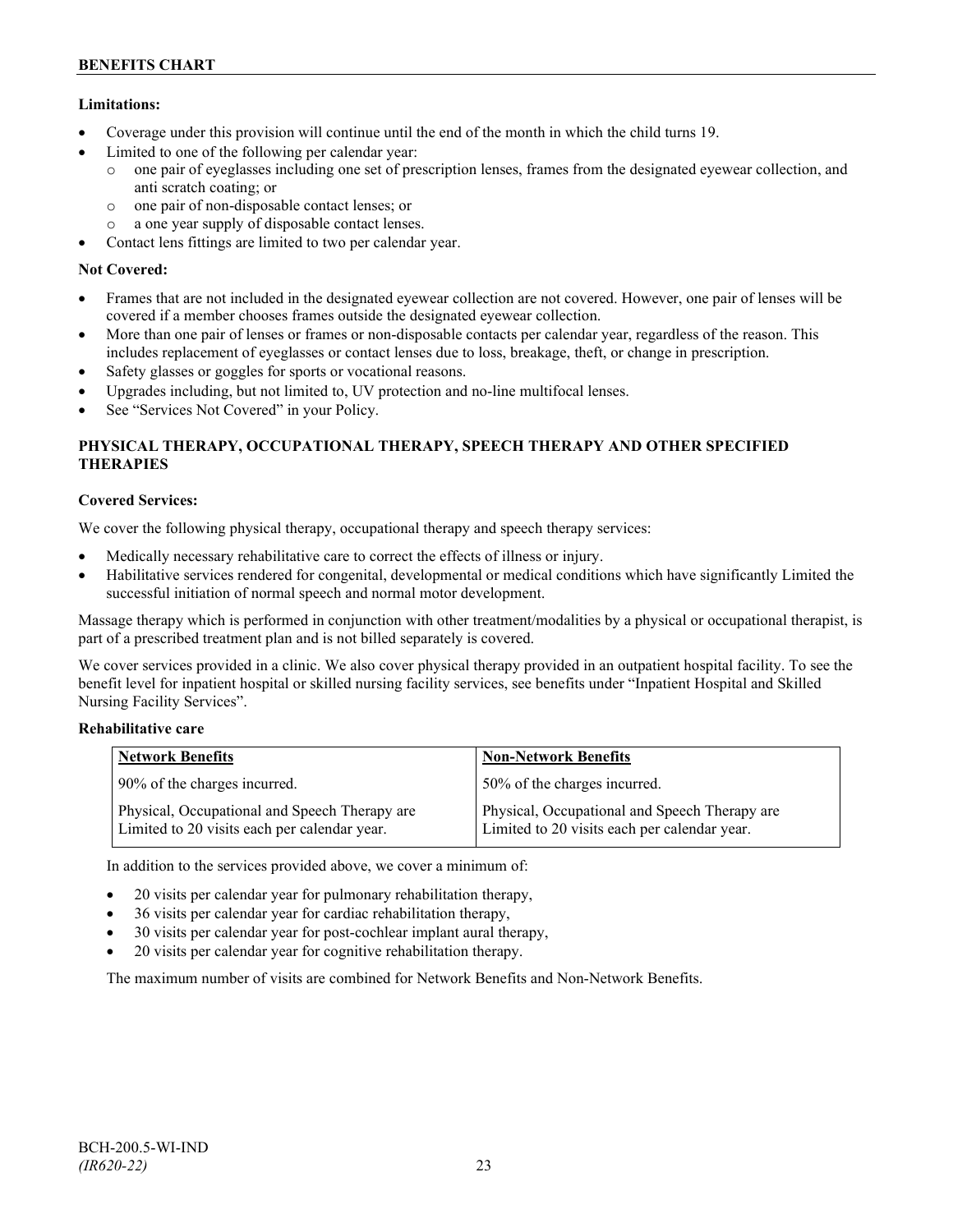## **BENEFITS CHART**

## **Habilitative care**

| <b>Network Benefits</b>                                                                       | <b>Non-Network Benefits</b>                                                                   |
|-----------------------------------------------------------------------------------------------|-----------------------------------------------------------------------------------------------|
| 90% of the charges incurred.                                                                  | 50% of the charges incurred.                                                                  |
| Physical, Occupational and Speech Therapy are<br>Limited to 20 visits each per calendar year. | Physical, Occupational and Speech Therapy are<br>Limited to 20 visits each per calendar year. |

The maximum number of visits is combined for Network Benefits and Non-Network Benefits.

#### **Not Covered:**

- Massage therapy for the purpose of comfort or convenience of the Insured.
- See "Services Not Covered" in your Policy.

## **PRESCRIPTION DRUG SERVICES**

#### **Covered Services:**

We cover prescription drugs and medications that can be self-administered or are administered in a physician's office.

### **For Network Benefits, drugs and medications must be obtained at a network pharmacy.**

#### **If a copayment is required, you must pay one copayment for each 30-day supply, or portion thereof.**

#### **Outpatient drugs (except as specified below)**

| <b>Network Benefits</b>                                                                                                                                                                                                                                                                                                                                                      | <b>Non-Network Benefits</b>  |
|------------------------------------------------------------------------------------------------------------------------------------------------------------------------------------------------------------------------------------------------------------------------------------------------------------------------------------------------------------------------------|------------------------------|
| 100% of the charges incurred, subject to a<br>copayment of \$5 for generic low cost formulary drugs,<br>and 100% of the charges incurred, subject to a<br>copayment of \$25 for generic high cost formulary<br>drugs.<br>Deductible does not apply.                                                                                                                          | 50% of the charges incurred. |
| Brand name formulary drugs are covered at 90% of the<br>charges incurred.                                                                                                                                                                                                                                                                                                    |                              |
| Non-formulary drugs are covered at 50% of the charges<br>incurred.                                                                                                                                                                                                                                                                                                           |                              |
| In no event will your cost for a formulary insulin drug<br>exceed \$25. Deductible does not apply to formulary<br>insulin drugs.                                                                                                                                                                                                                                             |                              |
| Oral chemotherapy drugs are included on the<br>Specialty Drug List. However, you pay the applicable<br>outpatient drug benefit. As required by Wisconsin law,<br>you will not pay higher cost sharing (deductible,<br>copayment or coinsurance) for orally administered<br>chemotherapy drugs than you pay for injected or<br>intravenously administered chemotherapy drugs. |                              |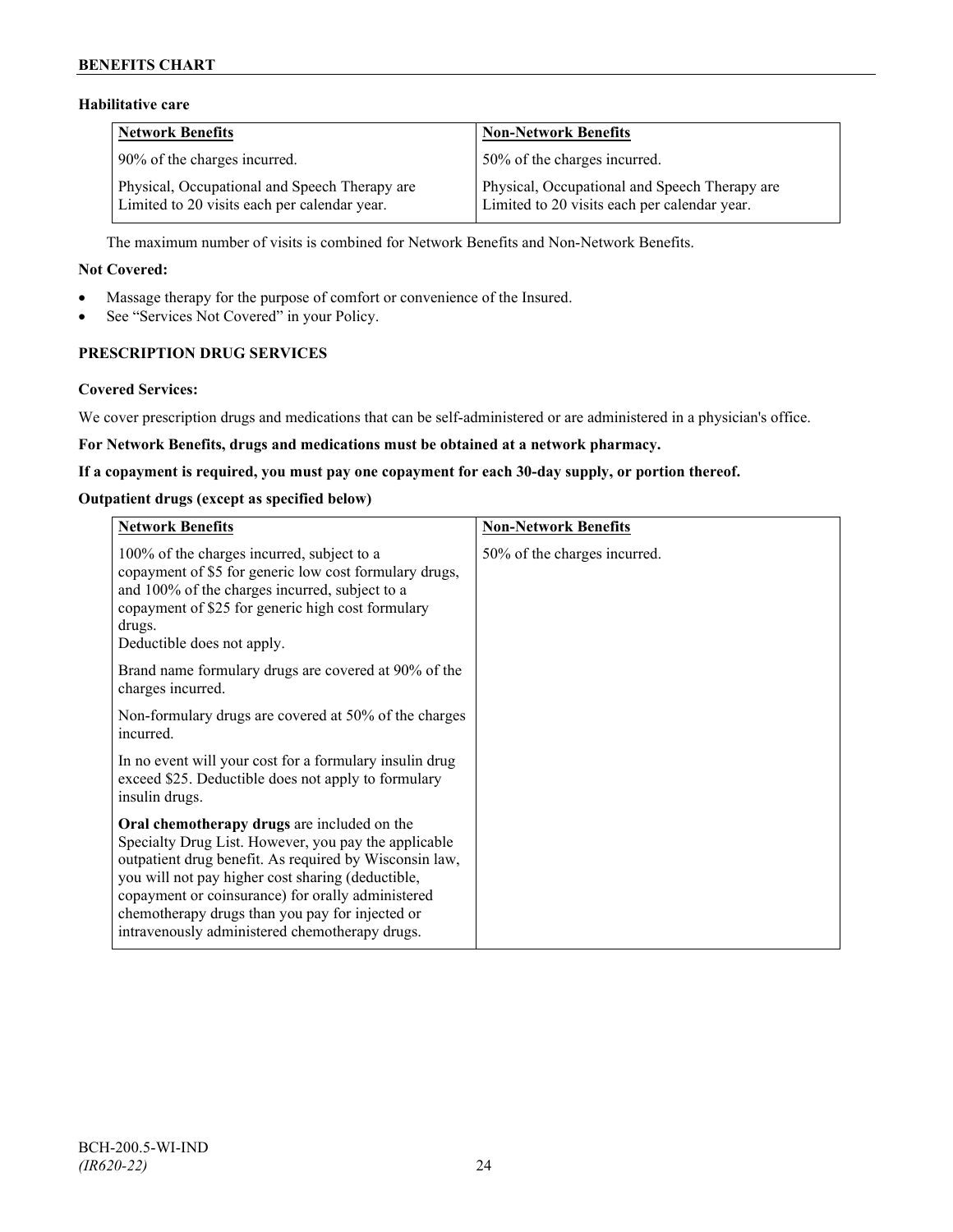## **Mail order drugs**

| <b>Network Benefits</b>                                                                                                                                                                                                                                                                                                 | <b>Non-Network Benefits</b>                                                                                |
|-------------------------------------------------------------------------------------------------------------------------------------------------------------------------------------------------------------------------------------------------------------------------------------------------------------------------|------------------------------------------------------------------------------------------------------------|
| For your convenience, you may also get up to a 90-day<br>supply of outpatient prescription drugs that can be self-<br>administered through the designated mail order service.<br>Outpatient drugs ordered through this service are<br>covered at the benefit percent and copayments shown in<br>Outpatient Drugs above. | Mail order drugs are only available through the<br>designated mail order service.<br>See Network Benefits. |
| Specialty Drugs are not available through the mail order<br>service.                                                                                                                                                                                                                                                    |                                                                                                            |

## **Specialty drugs that are self-administered**

| <b>Network Benefits</b>                                                                                                                                                                                                                                                                                                                                                      | <b>Non-Network Benefits</b> |
|------------------------------------------------------------------------------------------------------------------------------------------------------------------------------------------------------------------------------------------------------------------------------------------------------------------------------------------------------------------------------|-----------------------------|
| 50% of the charges incurred.                                                                                                                                                                                                                                                                                                                                                 | No coverage.                |
| Oral chemotherapy drugs are included on the<br>Specialty Drug List. However, you pay the applicable<br>outpatient drug benefit. As required by Wisconsin law,<br>you will not pay higher cost sharing (deductible,<br>copayment or coinsurance) for orally administered<br>chemotherapy drugs than you pay for injected or<br>intravenously administered chemotherapy drugs. |                             |

Specialty Drugs are Limited to drugs on the Specialty Drug List and must be obtained from a designated vendor.

## **Tobacco cessation drugs are covered for all FDA approved tobacco cessation drugs**

| <b>Network Benefits</b>                                     | <b>Non-Network Benefits</b>  |
|-------------------------------------------------------------|------------------------------|
| 100% of the charges incurred.<br>Deductible does not apply. | 50% of the charges incurred. |

## **Contraceptive drugs**

| <b>Network Benefits</b>                                                                                                                                         | <b>Non-Network Benefits</b>  |
|-----------------------------------------------------------------------------------------------------------------------------------------------------------------|------------------------------|
| 100% of the charges incurred for formulary drugs.<br>Deductible does not apply.                                                                                 | 50% of the charges incurred. |
| If a physician requests that a Non-Formulary<br>contraceptive drug be dispensed as written, the drug<br>will be covered at 100%, not subject to the deductible. |                              |

**ACA preventive medications.** We cover preventive medications currently recommended by USPSTF with an A or B rating if they are prescribed by your medical provider and they are listed on our Commercial ACA Preventive Drug List. Preventive medications are subject to periodic review and modification. Changes would be effective in accordance with the federal rules and reflected in our current medical coverage criteria for preventive care services.

| <b>Network Benefits</b>                                     | <b>Non-Network Benefits</b>  |
|-------------------------------------------------------------|------------------------------|
| 100% of the charges incurred.<br>Deductible does not apply. | 50% of the charges incurred. |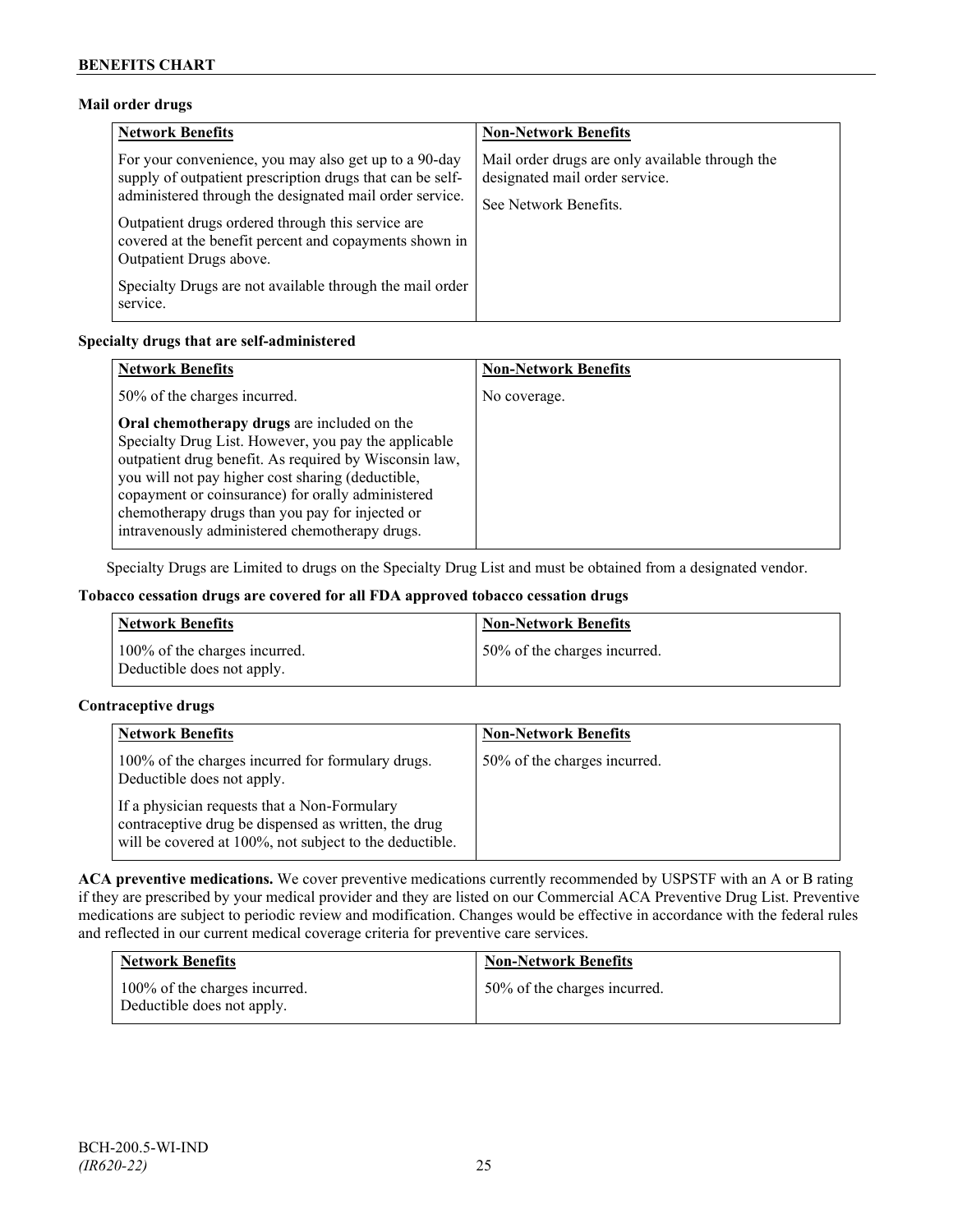## **Limitations:**

- Certain drugs may require prior authorization as indicated on the Formulary. HealthPartners may require prior authorization for the drug and also the site where the drug will be provided. Certain drugs are subject to our utilization review process and quantity limits.
- Certain non-formulary drugs require prior authorization. In addition, certain drugs may be subject to any quantity limits applied as part of our trial program. The trial drug program applies to new prescriptions for certain drugs which have high toxicity, low tolerance, high costs and/or high potential for waste. Trial drugs are indicated on the formulary and/or the Specialty Drug List. Your first fill of a trial drug may be limited to less than a month supply. If the drug is well tolerated and effective, you will receive the remainder of your first month supply.
- If an Insured requests a brand name drug when there is a generic equivalent, the brand name drug will be covered up to the charge that would apply to the generic drug, minus any required copayment. If a physician requests that a brand name drug be dispensed as written, the drug will be paid at the non-formulary benefit.
- We may require Insureds to try over-the-counter (OTC) drug alternatives before approving more costly formulary prescription drugs.
- Unless otherwise specified in the Prescription Drug Services section, you may receive up to a 30-day supply per prescription.
- New prescriptions to treat certain chronic conditions are Limited to a 30-day supply.
- A 90-day supply will be covered and dispensed only at pharmacies that participate in our extended day supply program.
- No more than a 30-day supply of Specialty Drugs will be covered and dispensed at a time unless it's a manufacturer supplied drug that cannot be split that supplies the Insured with more than a 30-day supply.

## **Not Covered:**

- Replacement of prescription drugs, medications, equipment and supplies due to loss, damage or theft.
- Nonprescription (over-the-counter) drugs or medications, including, but not Limited to, vitamins, supplements, homeopathic remedies, and non-FDA approved drugs, unless listed on the Formulary and prescribed by a physician or legally authorized health care provider under applicable state and federal law. This exclusion does not include over-thecounter contraceptives for women as allowed under the Affordable Care Act when the Insured obtains a prescription for the item. In addition, if the Insured obtains a prescription, this exclusion does not include aspirin to prevent cardiovascular disease for men and women of certain ages; folic acid supplements for women who may become pregnant; fluoride chemoprevention supplements for children without fluoride in their water source; and iron supplements for children ages 6-12 months who are at risk for anemia.
- All drugs for the treatment of sexual dysfunction.
- All drugs for the treatment of growth deficiency.
- Fertility drugs.
- Medical cannabis.
- Drugs on the Excluded Drug List. The Excluded Drug List includes select drugs within a therapy class that are not eligible for coverage. This includes drugs that may be excluded for certain indications. The Excluded Drug List is available at [healthpartners.com.](http://www.healthpartners.com/)
- Drugs that are newly approved by the FDA until they are reviewed and approved by HealthPartners Pharmacy and Therapeutics Committee.
- Medical devices approved by the FDA will not be covered under the Prescription Drug Services section unless they are on our formulary. Covered medical devices are generally submitted and reimbursed under your medical benefits.
- See "Services Not Covered" in your Policy.

## **PREVENTIVE SERVICES**

## **Applicable Definitions:**

**Routine Preventive Services** are routine healthcare services that include screenings, check-ups and counseling to prevent illness, disease or other health problems before symptoms occur.

**Diagnostic Services** are services to help a provider understand your symptoms, diagnose illness and decide what treatment may be needed. They may be the same services that are listed as preventive services, but they are being used as diagnostic services. Your provider will determine if these services are preventive or diagnostic. These services are not preventive if received as part of a visit to diagnose, manage or maintain an acute or chronic medical condition, illness or injury. When that occurs, unless otherwise indicated below, standard deductibles, copayments or coinsurance apply.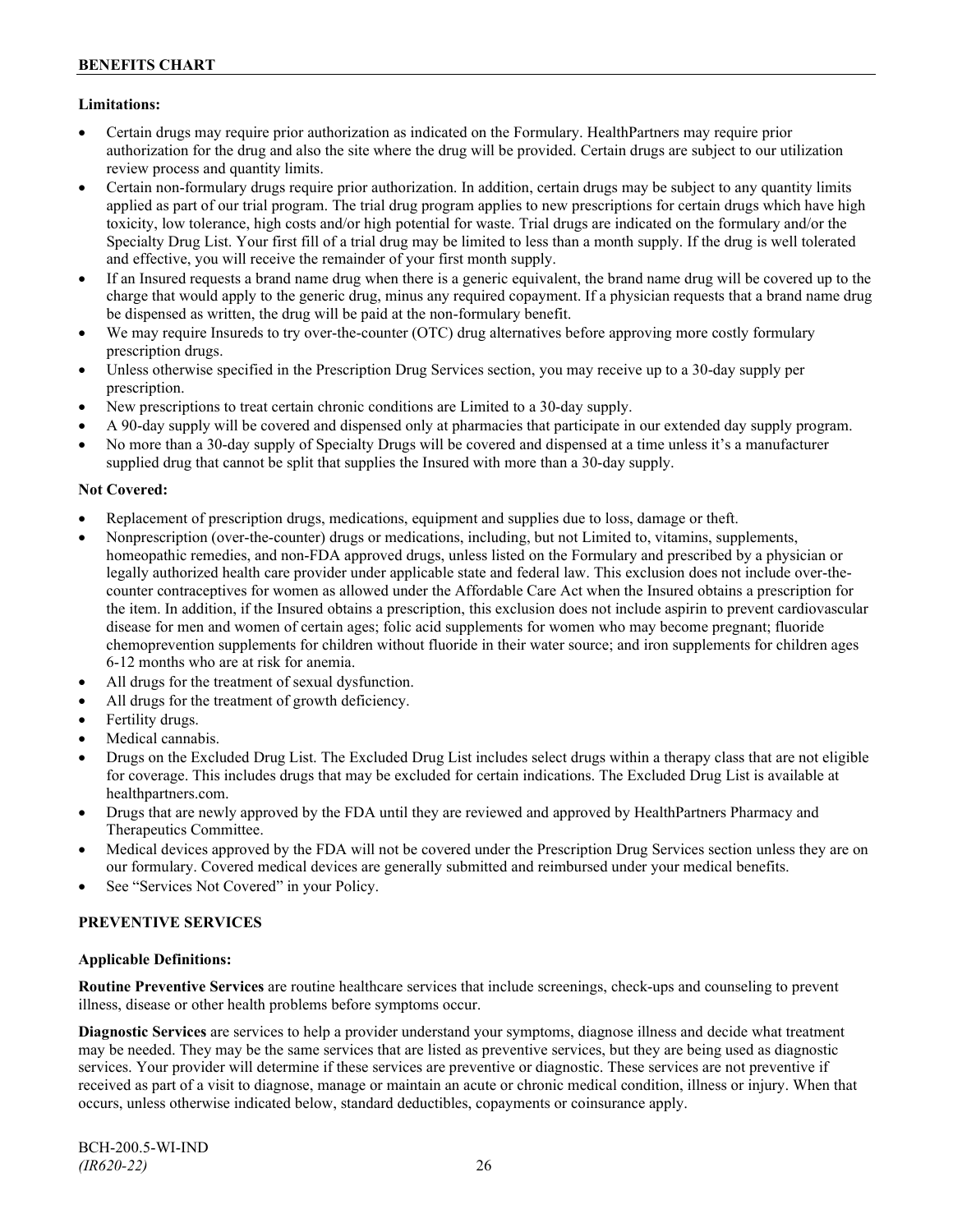## **Covered Services:**

We cover preventive services that meet any of the requirements under the Affordable Care Act (ACA) shown in the bulleted items below. These preventive services are covered at 100% under the Network Benefits with no deductible, copayments or coinsurance. (If a preventive service is not required by the ACA and it is covered at a lower benefit level, it will be specified below.) Preventive benefits mandated under the ACA are subject to periodic review and modification. Changes would be effective in accordance with the federal rules. Preventive services mandated by the ACA include:

- Evidence-based items or services that have in effect a rating of A or B in the current recommendations of the United States Preventive Services Task Force with respect to the individual;
- Immunizations for routine use in children, adolescents, and adults that have in effect a recommendation from the Advisory Committee on Immunization Practices of the Centers for Disease Control and Prevention with respect to the individual;
- With respect to infants, children, and adolescents, evidence-informed preventive care and screenings provided for in comprehensive guidelines supported by the Health Resources and Services Administration; and
- With respect to women, preventive care and screenings provided for in comprehensive guidelines supported by the Health Resources and Services Administration.

Covered services are based on established medical policies, which are subject to periodic review and modification by the medical directors. These medical policies (medical coverage criteria) are available by calling Member Services, or logging on to your "*my*HealthPartners" account at [healthpartners.com.](http://www.healthpartners.com/)

## **ACA and state mandated preventive services are covered as follows:**

**Routine health exams and periodic health assessments**. A physician or health care provider will counsel you as to how often health assessments are needed based on age, sex and health status. This includes screening and counseling for tobacco cessation and all FDA approved tobacco cessation medications including over-the-counter drugs (as shown in the Prescription Drug Services section).

| <b>Network Benefits</b>                                     | <b>Non-Network Benefits</b>  |
|-------------------------------------------------------------|------------------------------|
| 100% of the charges incurred.<br>Deductible does not apply. | 50% of the charges incurred. |

**Child health supervision services.** This includes pediatric preventive services such as newborn screenings, appropriate immunizations, developmental assessments and laboratory services appropriate to the age of the child from birth to 72 months, and appropriate immunizations to age 18.

| <b>Network Benefits</b>                                     | <b>Non-Network Benefits</b>  |
|-------------------------------------------------------------|------------------------------|
| 100% of the charges incurred.<br>Deductible does not apply. | 50% of the charges incurred. |

#### **Routine prenatal care and exams**

| Network Benefits                                            | <b>Non-Network Benefits</b>  |
|-------------------------------------------------------------|------------------------------|
| 100% of the charges incurred.<br>Deductible does not apply. | 50% of the charges incurred. |

**Routine postnatal care.** This includes health exams, assessments, education and counseling relating to the period immediately after childbirth.

| <b>Network Benefits</b>                                     | <b>Non-Network Benefits</b>  |
|-------------------------------------------------------------|------------------------------|
| 100% of the charges incurred.<br>Deductible does not apply. | 50% of the charges incurred. |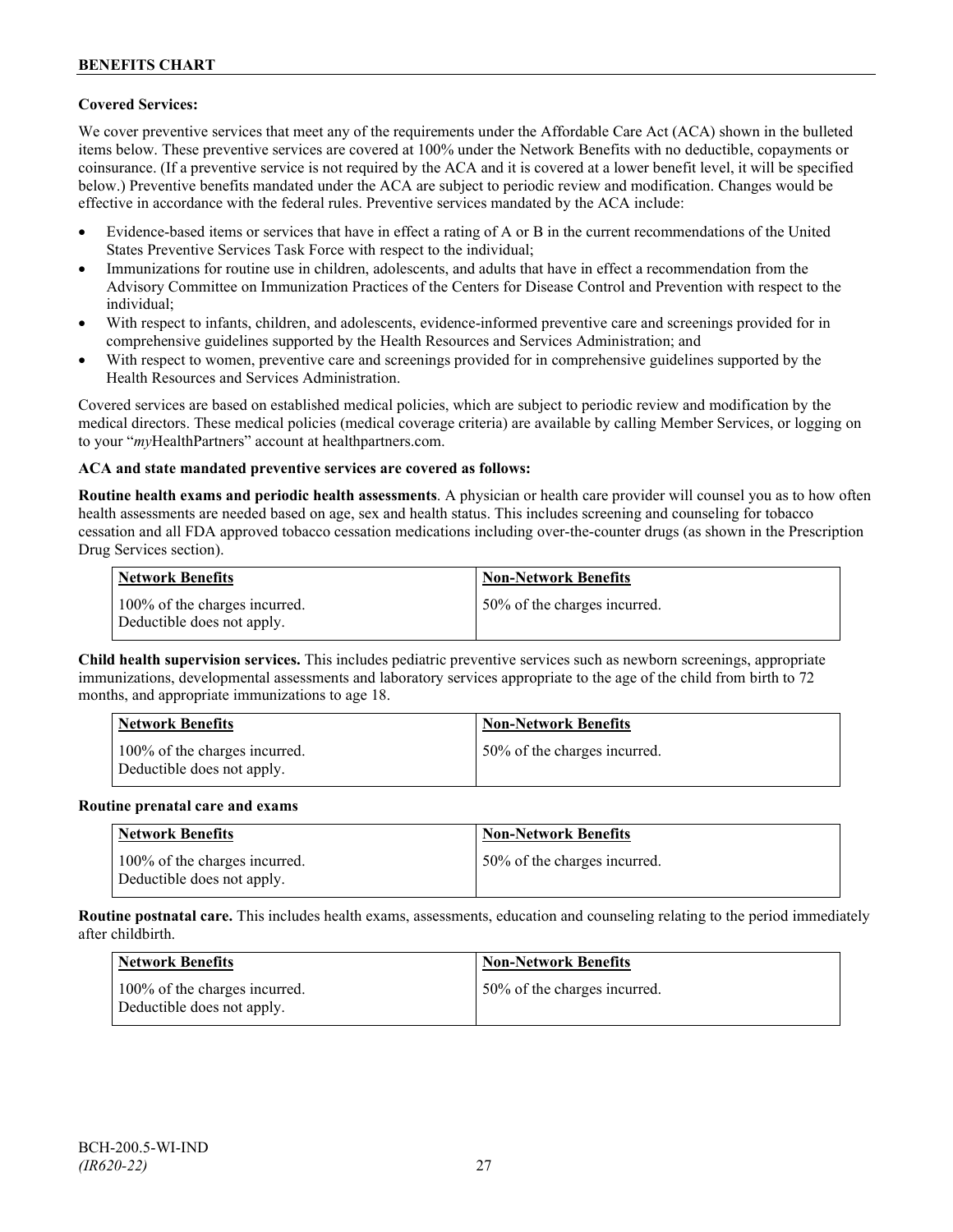**Routine screening procedures for cancer.** This includes colorectal screening, digital rectal examinations and other cancer screenings recommended by the USPSTF with an A or B rating. Women's preventive health services below describe additional routine screening procedures for cancer.

| <b>Network Benefits</b>                                     | <b>Non-Network Benefits</b>  |
|-------------------------------------------------------------|------------------------------|
| 100% of the charges incurred.<br>Deductible does not apply. | 50% of the charges incurred. |

#### **Routine eye and hearing exams for members under the age of 22**

| Network Benefits                                            | <b>Non-Network Benefits</b>  |
|-------------------------------------------------------------|------------------------------|
| 100% of the charges incurred.<br>Deductible does not apply. | 50% of the charges incurred. |

**Professional voluntary family planning services.** This includes services to prevent or delay a pregnancy, including counseling and education. Services must be provided by a licensed provider.

| <b>Network Benefits</b>                                     | <b>Non-Network Benefits</b>  |
|-------------------------------------------------------------|------------------------------|
| 100% of the charges incurred.<br>Deductible does not apply. | 50% of the charges incurred. |

#### **Adult immunizations**

| <b>Network Benefits</b>       | <b>Non-Network Benefits</b>   |
|-------------------------------|-------------------------------|
| 100% of the charges incurred. | 100% of the charges incurred. |
| Deductible does not apply.    | Deductible does not apply.    |

**Women's preventive health services.** This includes mammograms, screenings for cervical cancer (pap smears), breast pumps, human papillomavirus (HPV) testing, counseling for sexually transmitted infections, counseling and screening for human immunodeficiency virus (HIV), and all FDA approved contraceptive methods as prescribed by a doctor, sterilization procedures, education and counseling (see the Prescription Drug Services section for coverage of oral contraceptive drugs). We also provide genetic screening for BRCA if someone in your family has the gene or you have a diagnosis of cancer.

The U.S. Preventive Services Task Force (USPSTF) recommends screening mammography, with or without clinical breast examination (CBE), every 1-2 years for women aged 40 and older. For women age 50 and older, we cover an annual mammogram.

| Network Benefits                                            | <b>Non-Network Benefits</b>  |
|-------------------------------------------------------------|------------------------------|
| 100% of the charges incurred.<br>Deductible does not apply. | 50% of the charges incurred. |

**Obesity screening and management.** We cover obesity screening and counseling for all ages during a routine preventive care exam. If you are age 18 or older and have a body mass index of 30 or more, we also cover intensive obesity management to help you lose weight. Your primary care doctor can coordinate these services.

| <b>Network Benefits</b>                                     | <b>Non-Network Benefits</b>  |
|-------------------------------------------------------------|------------------------------|
| 100% of the charges incurred.<br>Deductible does not apply. | 50% of the charges incurred. |

#### **In addition to any ACA or state mandated preventive services referenced above, we cover the following eligible preventive services:**

#### **Routine hearing exams for adults age 22 and older**

| <b>Network Benefits</b>      | <b>Non-Network Benefits</b>  |
|------------------------------|------------------------------|
| 90% of the charges incurred. | 50% of the charges incurred. |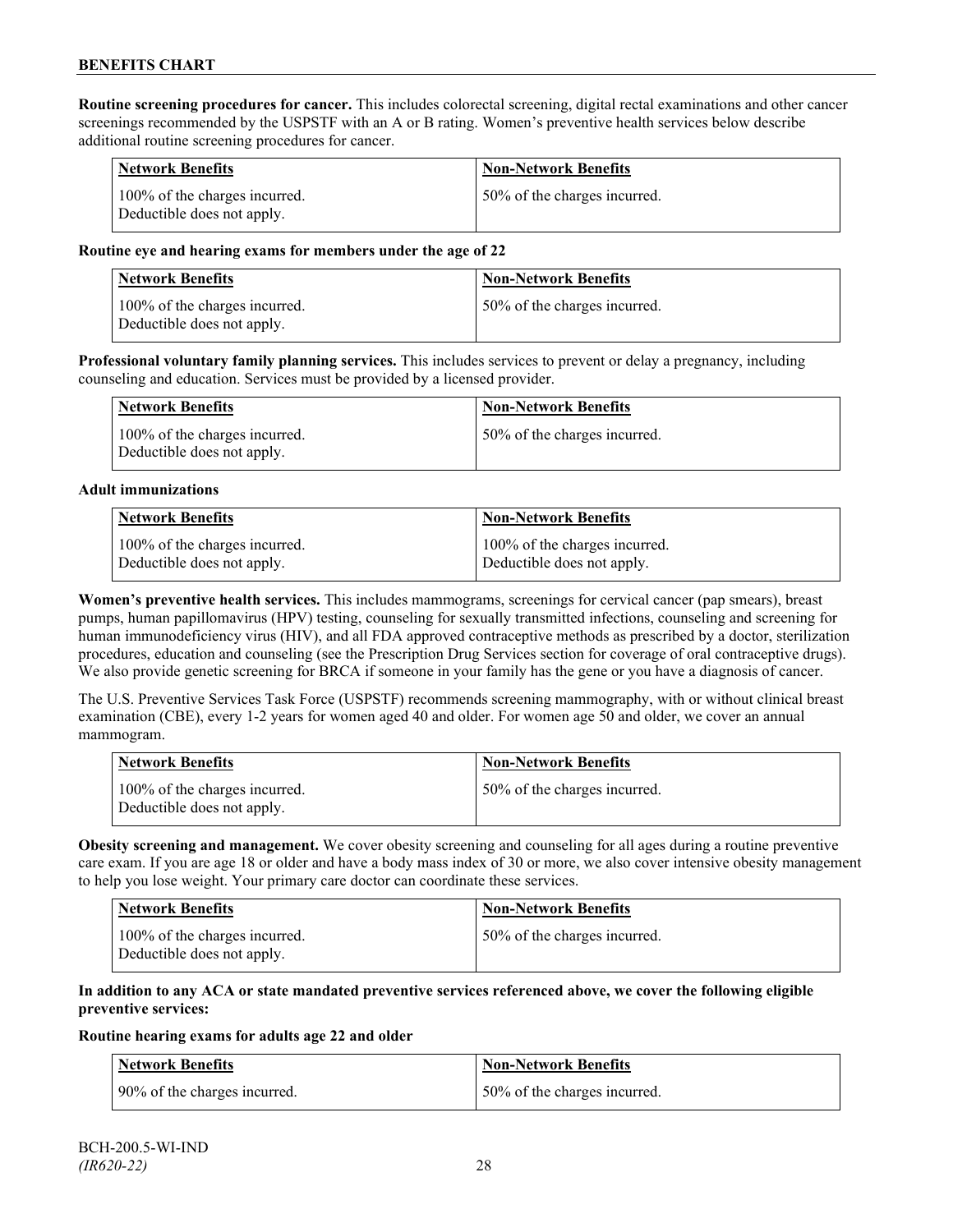#### **Eye exams for adults diagnosed with diabetes**

| <b>Network Benefits</b>                                     | <b>Non-Network Benefits</b>  |
|-------------------------------------------------------------|------------------------------|
| 100% of the charges incurred.<br>Deductible does not apply. | 50% of the charges incurred. |

**Ovarian cancer surveillance tests for women who are at risk.** "At risk for ovarian cancer" means (1) having a family history that includes any of the following: one or more first-degree or second-degree relatives with ovarian cancer, clusters of female relatives with breast cancer or nonpolyposis colorectal cancer; or (2) testing positive for BRCA1 or BRCA2 mutations. "Surveillance tests for ovarian cancer" means annual screening using: CA-125 serum tumor marker testing, transvaginal ultrasound, pelvic examination or other proven ovarian cancer screening tests currently being evaluated by the federal Food and Drug Administration or by the National Cancer Institute.

| Coverage level is same as corresponding Network<br>Benefit, depending on type of service provided, such as<br>Diagnostic Imaging Services, Laboratory Services<br>Diagnostic Imaging Services, Laboratory Services<br>Office Visits for Illness or Injury, or Preventive<br>Office Visits for Illness or Injury, or Preventive | <b>Network Benefits</b> | <b>Non-Network Benefits</b>                                                                                                 |
|--------------------------------------------------------------------------------------------------------------------------------------------------------------------------------------------------------------------------------------------------------------------------------------------------------------------------------|-------------------------|-----------------------------------------------------------------------------------------------------------------------------|
|                                                                                                                                                                                                                                                                                                                                | Services.               | Coverage level is same as corresponding Non-Network<br>Benefit, depending on type of service provided, such as<br>Services. |

#### **Limitations:**

• Services are not preventive if received as part of a visit to diagnose, manage or maintain an acute or chronic medical condition, illness or injury. When that occurs, unless otherwise indicated above, standard deductibles, copayments or coinsurance apply.

#### **Not Covered:**

- Routine eye exams for adults age 22 and older.
- See "Services Not Covered" in your Policy.

## **TELEHEALTH/TELEMEDICINE SERVICES**

#### **Definitions:**

**Telehealth, Telemedicine, or Virtual Care.** This is a means of communication between a health care professional and a patient. This includes the use of secure electronic information, imaging, and communication technologies, including:

- interactive audio or audio-video
- interactive audio with store-and-forward technology
- chat-based and email-based systems
- physician-to-physician consultation
- patient education
- data transmission
- data interpretation
- digital diagnostics (algorithm-enabled diagnostic support)
- digital therapeutics (the use of personal health devices and sensors, either alone or in combination with conventional drug therapies, for disease prevention and management)

#### Services can be delivered:

Synchronously: the patient and health care professional are engaging with one another at the same time; or Asynchronously: the patient and health care professional engage with each other at different points in time.

**Telephone Visits.** Live, synchronous, interactive encounters over the telephone between a patient and a healthcare provider.

**E-Visit or Chat-Based Visits.** Asynchronous online or mobile app encounters to discuss a patient's personal health information, vital signs, and other physiologic data or diagnostic images. The healthcare provider reviews and delivers a consultation, diagnosis, prescription or treatment plan after reviewing the patient's visit information.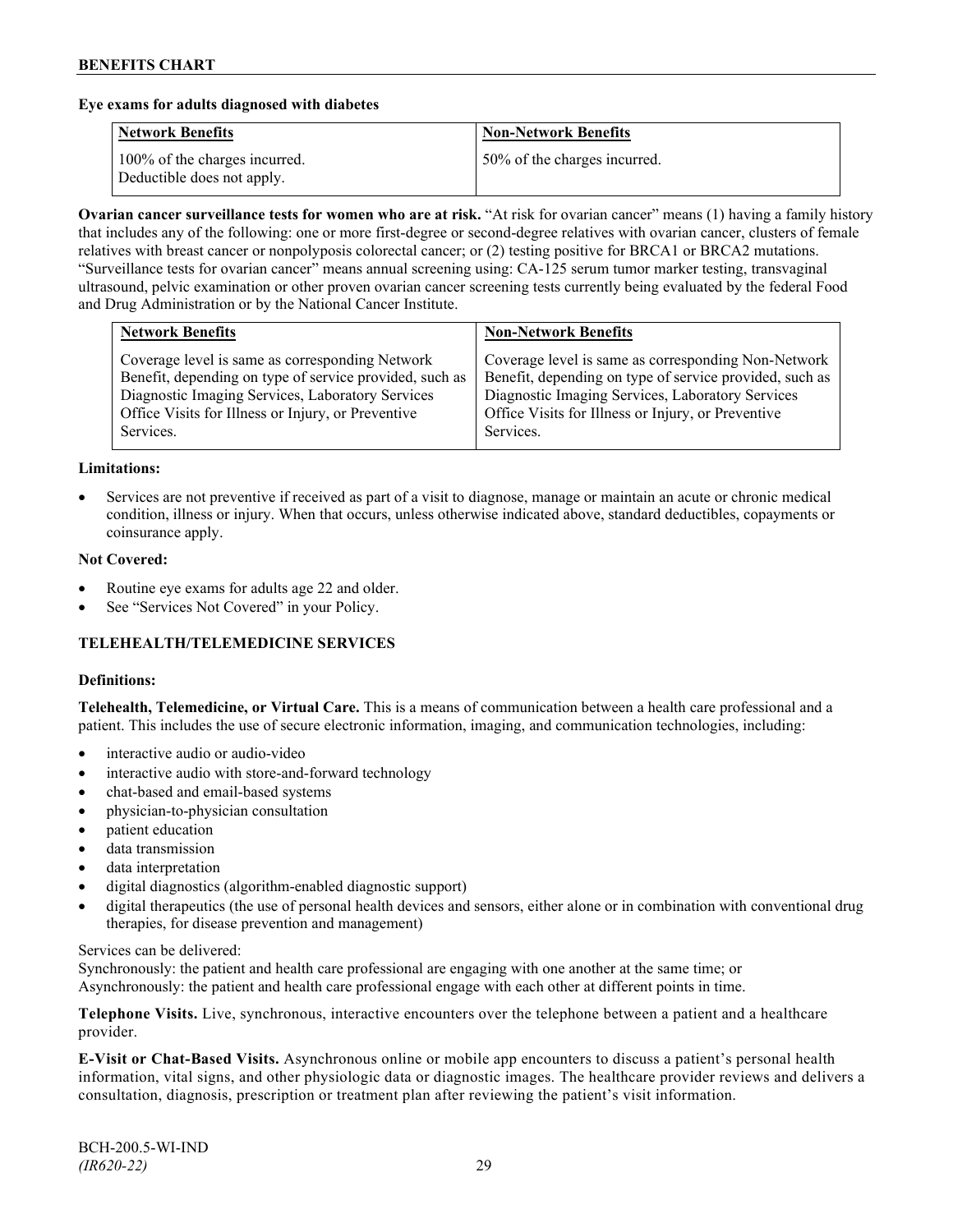## **BENEFITS CHART**

**Virtuwell<sup>®</sup>**. This is an online service for you to receive a diagnosis and treatment for certain conditions, such as a cold, flu, ear pain and sinus infections. You may access the Virtuwell website at [virtuwell.com.](https://www.virtuwell.com/)

**Video Visits.** Live, synchronous, interactive encounters using secure web-based video between a patient and a healthcare provider.

#### **Covered Services:**

The Plan covers the following methods of receiving care for services that would be eligible under the Plan if the service were provided in person.

#### **Scheduled telephone visits**

| <b>Network Benefits</b>      | Non-Network Benefits         |
|------------------------------|------------------------------|
| 90% of the charges incurred. | 50% of the charges incurred. |

#### **E-visits**

#### **Access to online care through Virtuwell at [virtuwell.com](http://www.virtuwell.com/)**

| Network Benefits                                            | <b>Non-Network Benefits</b> |
|-------------------------------------------------------------|-----------------------------|
| 100% of the charges incurred.<br>Deductible does not apply. | No coverage.                |

#### **All other E-visits**

| Network Benefits             | Non-Network Benefits          |
|------------------------------|-------------------------------|
| 90% of the charges incurred. | 150% of the charges incurred. |

## **First four visits**

If any of the first four visits are urgent care visits or office visits, they are covered at 100%, subject to a copayment of \$15 per visit, not subject to the deductible.

If any of the first four visits are convenience clinic visits, telephone visits or E-visits (other than Virtuwell), they are covered at 100%, subject to a copayment of \$5 per visit, not subject to the deductible.

Then services will be covered at the deductible and coinsurance and/or copayment indicated for urgent care visits, office visits, convenience clinic visits, telephone visits or E-visits (other than Virtuwell).

Physician services are included; however, charges for office procedures, laboratory, radiology and other ancillary services are not included and will be subject to the deductible and coinsurance and/or copayment.

#### **Not Covered:**

See "Services Not Covered" in your Policy.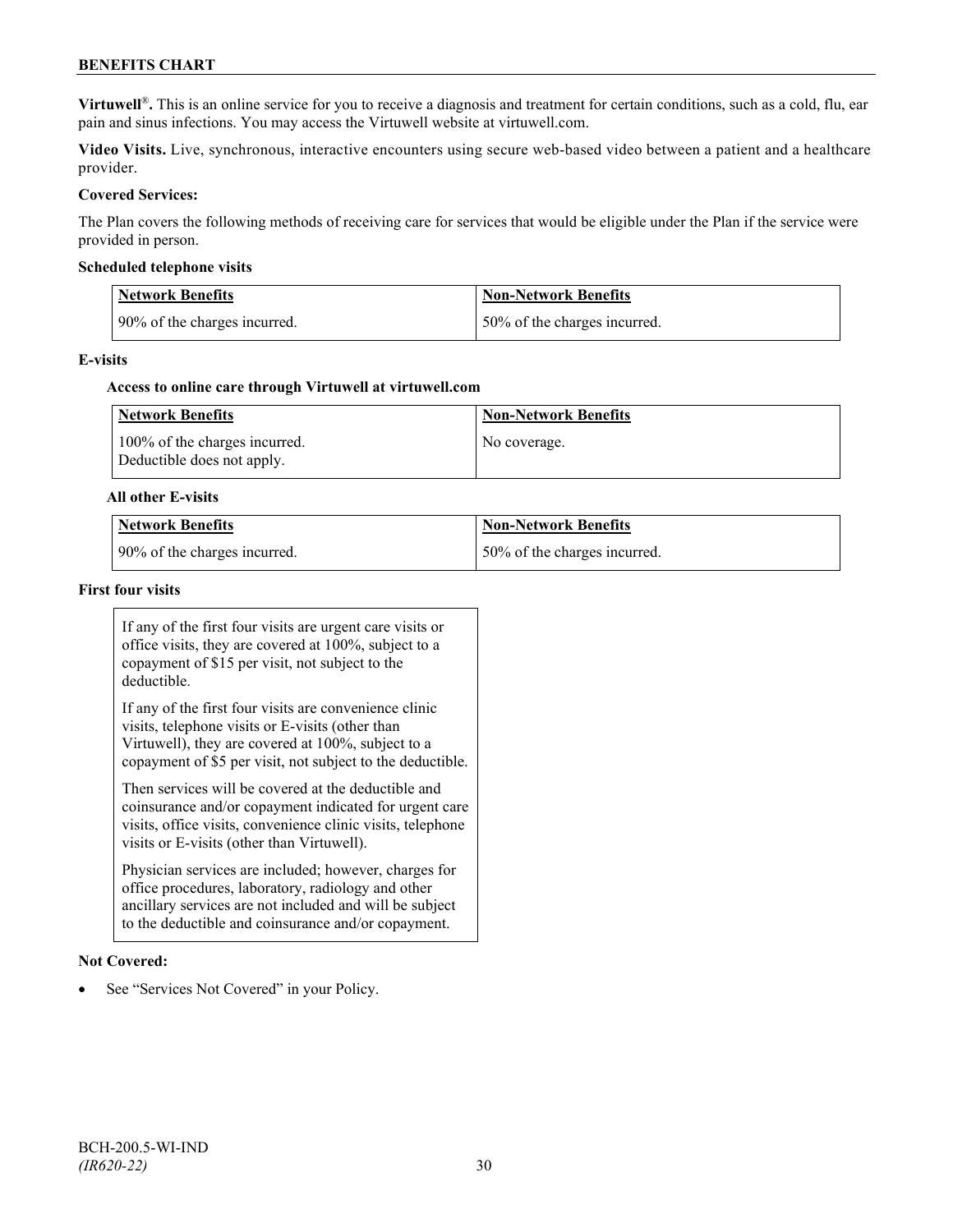## **TRANSPLANT SERVICES**

## **Applicable Definitions:**

**Autologous.** This is when the source of cells is from the individual's own marrow or stem cells.

**Allogeneic.** This is when the source of cells is from a related or unrelated donor's marrow or stem cells.

**Allogeneic Bone Marrow Transplant.** This is when the bone marrow is harvested from the related or unrelated donor and stored. The patient undergoes treatment which includes tumor ablation with high-dose chemotherapy and/or radiation. The bone marrow is reinfused (transplanted).

**Autologous Bone Marrow Transplant.** This is when the bone marrow is harvested from the individual and stored. The patient undergoes treatment which includes tumor ablation with high-dose chemotherapy and/or radiation. The bone marrow is reinfused (transplanted).

**Autologous/Allogeneic Stem Cell Support.** This is a treatment process that includes stem cell harvest from either bone marrow or peripheral blood, tumor ablation with high-dose chemotherapy and/or radiation, stem cell reinfusion, and related care. Autologous/allogeneic bone marrow transplantation and high dose chemotherapy with peripheral stem cell rescue/support are considered to be autologous/allogeneic stem cell support.

**Designated Transplant Center.** This is any health care provider, group or association of health care providers designated by us to provide services, supplies or drugs for specified transplants for our Insureds.

**Transplant Services.** This is transplantation (including retransplants) of the human organs or tissue listed below, including all related post-surgical treatment, follow-up care and drugs and multiple transplants for a related cause. Transplant services do not include other organ or tissue transplants or surgical implantation of mechanical devices functioning as a human organ, except surgical implantation of an FDA approved Ventricular Assist Device (VAD) or total artificial heart, functioning as a temporary bridge to heart transplantation.

Prior authorization is required prior to consultation to support coordination of care and benefits.

#### **Covered Services:**

We cover eligible transplant services (as defined above) while you are covered under your Policy. Transplants that will be considered for coverage are Limited to the following:

- Kidney transplants for end-stage disease.
- Cornea transplants for end-stage disease.
- Heart transplants for end-stage disease.
- Lung transplants or heart/lung transplants for: (1) primary pulmonary hypertension; (2) Eisenmenger's syndrome; (3) endstage pulmonary fibrosis; (4) alpha 1 antitrypsin disease; (5) cystic fibrosis; and (6) emphysema.
- Liver transplants for: (1) biliary atresia in children; (2) primary biliary cirrhosis; (3) post-acute viral infection (including hepatitis A, hepatitis B antigen e negative and hepatitis C) causing acute atrophy or post-necrotic cirrhosis; (4) primary sclerosing cholangitis; (5) alcoholic cirrhosis; and (6) hepatocellular carcinoma.
- Allogeneic bone marrow transplants or peripheral stem cell support associated with high dose chemotherapy for : (1) acute myelogenous leukemia; (2) acute lymphocytic leukemia; (3) chronic myelogenous leukemia; (4) severe combined immunodeficiency disease; (5) Wiskott-Aldrich syndrome; (6) aplastic anemia; (7) sickle cell anemia; (8) non-relapsed or relapsed non-Hodgkin's lymphoma; (9) multiple myeloma; and (10) testicular cancer.
- Autologous bone marrow transplants or peripheral stem cell support associated with high-dose chemotherapy for: (1) acute leukemia; (2) non-Hodgkin's lymphoma; (3) Hodgkin's disease; (4) Burkitt's lymphoma; (5) neuroblastoma; (6) multiple myeloma; (7) chronic myelogenous leukemia; and (8) non-relapsed non-Hodgkin's lymphoma.
- Pancreas transplants for simultaneous pancreas-kidney transplants for diabetes, pancreas after kidney, living related segmental simultaneous pancreas kidney transplantation and pancreas transplant alone.

To receive Network Benefits, charges for transplant services must be incurred at a Designated Transplant Center.

The transplant-related treatment provided, including expenses incurred for directly related donor services, shall be subject to and in accordance with the provisions, limitations, maximums and other terms of your Policy.